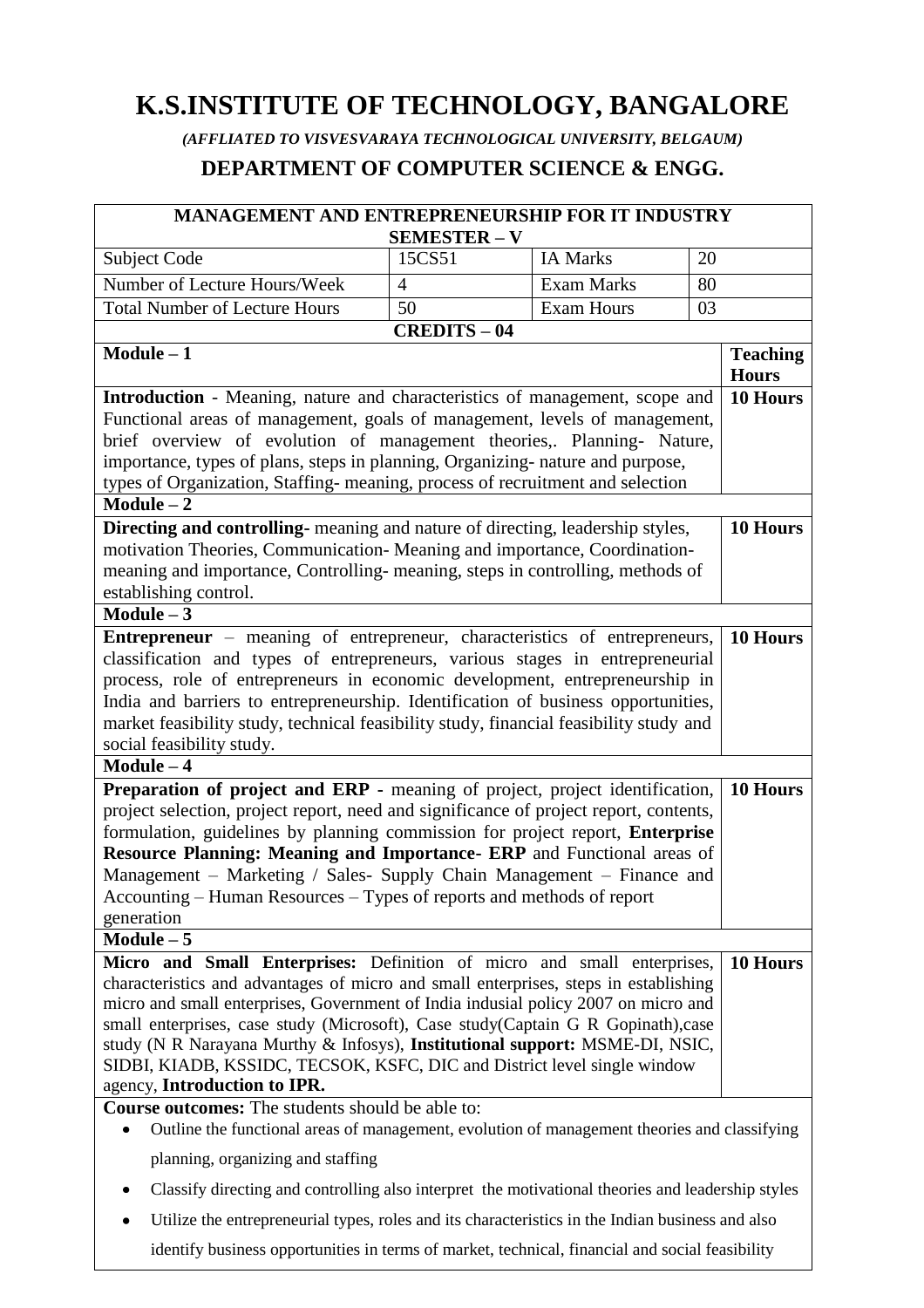- Examine the need of the project. Dissect the significance and content formulation of project  $\bullet$ report. Classify Enterprise Resource Planning and Supply Chain Management
- Classify the characteristics, steps and policies in establishing micro and small enterprises.
	- Examine the case studies, different intuitional support and importance of IPR

#### **Question paper pattern:**

The question paper will have TEN questions.

There will be TWO questions from each module.

Each question will have questions covering all the topics under a module.

The students will have to answer FIVE full questions, selecting ONE full question from each module.

#### **Text Books:**

- 1. Principles of Management -P. C. Tripathi, P. N. Reddy; Tata McGraw Hill,  $4th / 6<sup>th</sup>$ Edition, 2010.
- 2. Dynamics of Entrepreneurial Development & Management -Vasant Desai Himalaya Publishing House.
- 3. Entrepreneurship Development -Small Business Enterprises -Poornima M Charantimath Pearson Education – 2006.
- 4. Management and Entrepreneurship Kanishka Bedi- Oxford University Press-2017

#### **Reference Books:**

- 1. Management Fundamentals -Concepts, Application, Skill Development Robert Lusier – Thomson.
- 2. Entrepreneurship Development -S S Khanka -S Chand & Co.
- 3. Management -Stephen Robbins -Pearson Education /PHI -17th Edition, 2003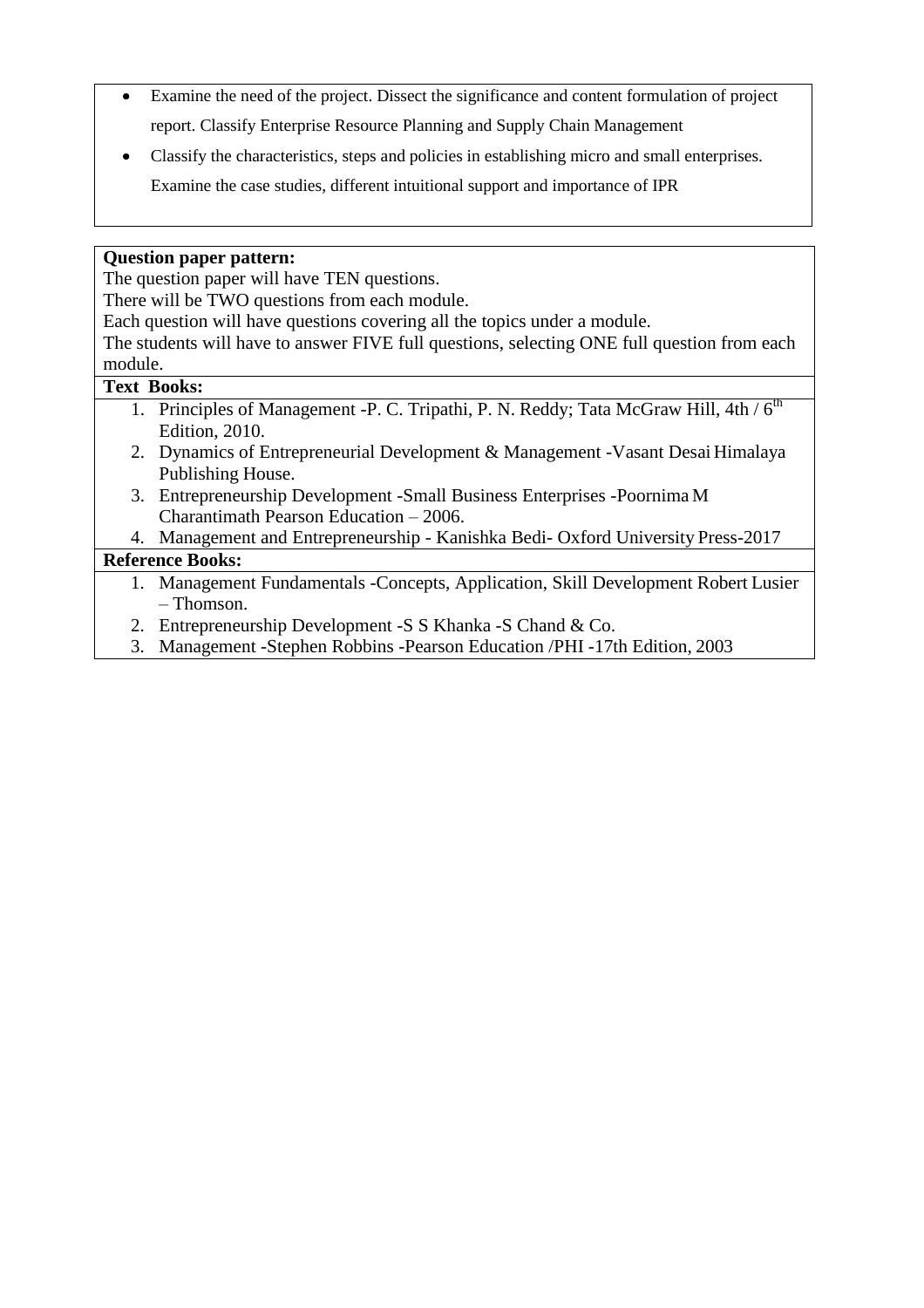| <b>COMPUTER NETWORKS</b><br><b>SEMESTER - V</b>                                                                                                                                                                                                                                                                                                                                                                                                                                                                                                                                                                                                                                                                                                                                                                                                                                                                                                       |                   |                   |                                 |
|-------------------------------------------------------------------------------------------------------------------------------------------------------------------------------------------------------------------------------------------------------------------------------------------------------------------------------------------------------------------------------------------------------------------------------------------------------------------------------------------------------------------------------------------------------------------------------------------------------------------------------------------------------------------------------------------------------------------------------------------------------------------------------------------------------------------------------------------------------------------------------------------------------------------------------------------------------|-------------------|-------------------|---------------------------------|
| Subject Code                                                                                                                                                                                                                                                                                                                                                                                                                                                                                                                                                                                                                                                                                                                                                                                                                                                                                                                                          | 15CS52            | <b>IA Marks</b>   | 20                              |
| Number of Lecture Hours/Week                                                                                                                                                                                                                                                                                                                                                                                                                                                                                                                                                                                                                                                                                                                                                                                                                                                                                                                          | $\overline{4}$    | <b>Exam Marks</b> | 80                              |
| <b>Total Number of Lecture Hours</b>                                                                                                                                                                                                                                                                                                                                                                                                                                                                                                                                                                                                                                                                                                                                                                                                                                                                                                                  | 50                | <b>Exam Hours</b> | 03                              |
|                                                                                                                                                                                                                                                                                                                                                                                                                                                                                                                                                                                                                                                                                                                                                                                                                                                                                                                                                       | <b>CREDITS-04</b> |                   |                                 |
| $Module - 1$                                                                                                                                                                                                                                                                                                                                                                                                                                                                                                                                                                                                                                                                                                                                                                                                                                                                                                                                          |                   |                   | <b>Teaching</b><br><b>Hours</b> |
| Application Layer: Principles of Network Applications: Network Application<br>Architectures, Processes Communicating, Transport Services Available to<br>Applications, Transport Services Provided by the Internet, Application-Layer<br>Protocols. The Web and HTTP: Overview of HTTP, Non-persistent and<br>Persistent Connections, HTTP Message Format, User-Server Interaction:<br>Cookies, Web Caching, The Conditional GET, File Transfer: FTP Commands &<br>Replies, Electronic Mail in the Internet: SMTP, Comparison with HTTP, Mail<br>Message Format, Mail Access Protocols, DNS; The Internet's Directory Service:<br>Services Provided by DNS, Overview of How DNS Works, DNS Records and<br>Messages, Peer-to-Peer Applications: P2P File Distribution, Distributed Hash<br>Socket Programming: creating Network Applications:<br>Socket<br>Tables,<br>Programming with UDP, Socket Programming with TCP.<br>T1: Chap 2<br>$Module - 2$ |                   |                   | 10 Hours                        |
| Transport Layer : Introduction and Transport-Layer Services: Relationship<br>Between Transport and Network Layers, Overview of the Transport Layer in the<br>Internet, Multiplexing and Demultiplexing: Connectionless Transport: UDP, UDP<br>Segment Structure, UDP Checksum, Principles of Reliable Data Transfer:<br>Building a Reliable Data Transfer Protocol, Pipelined Reliable Data Transfer<br>Protocols, Go-Back-N, Selective repeat, Connection-Oriented Transport TCP:<br>The TCP Connection, TCP Segment Structure, Round-Trip Time Estimation and<br>Timeout, Reliable Data Transfer, Flow Control, TCP Connection Management,<br>Principles of Congestion Control: The Causes and the Costs of Congestion,<br>Approaches to Congestion Control, Network-assisted congestion-control<br>example, ATM ABR Congestion control, TCP Congestion Control: Fairness.<br>T1: Chap 3<br>$Module - 3$                                            |                   |                   | 10 Hours                        |
| The Network layer: What's Inside a Router?: Input Processing, Switching,<br>Output Processing, Where Does Queuing Occur? Routing control plane, IPv6,A<br>Brief foray into IP Security, Routing Algorithms: The Link-State (LS) Routing<br>Algorithm, The Distance-Vector (DV) Routing Algorithm, Hierarchical Routing,                                                                                                                                                                                                                                                                                                                                                                                                                                                                                                                                                                                                                               |                   |                   | 10 Hours                        |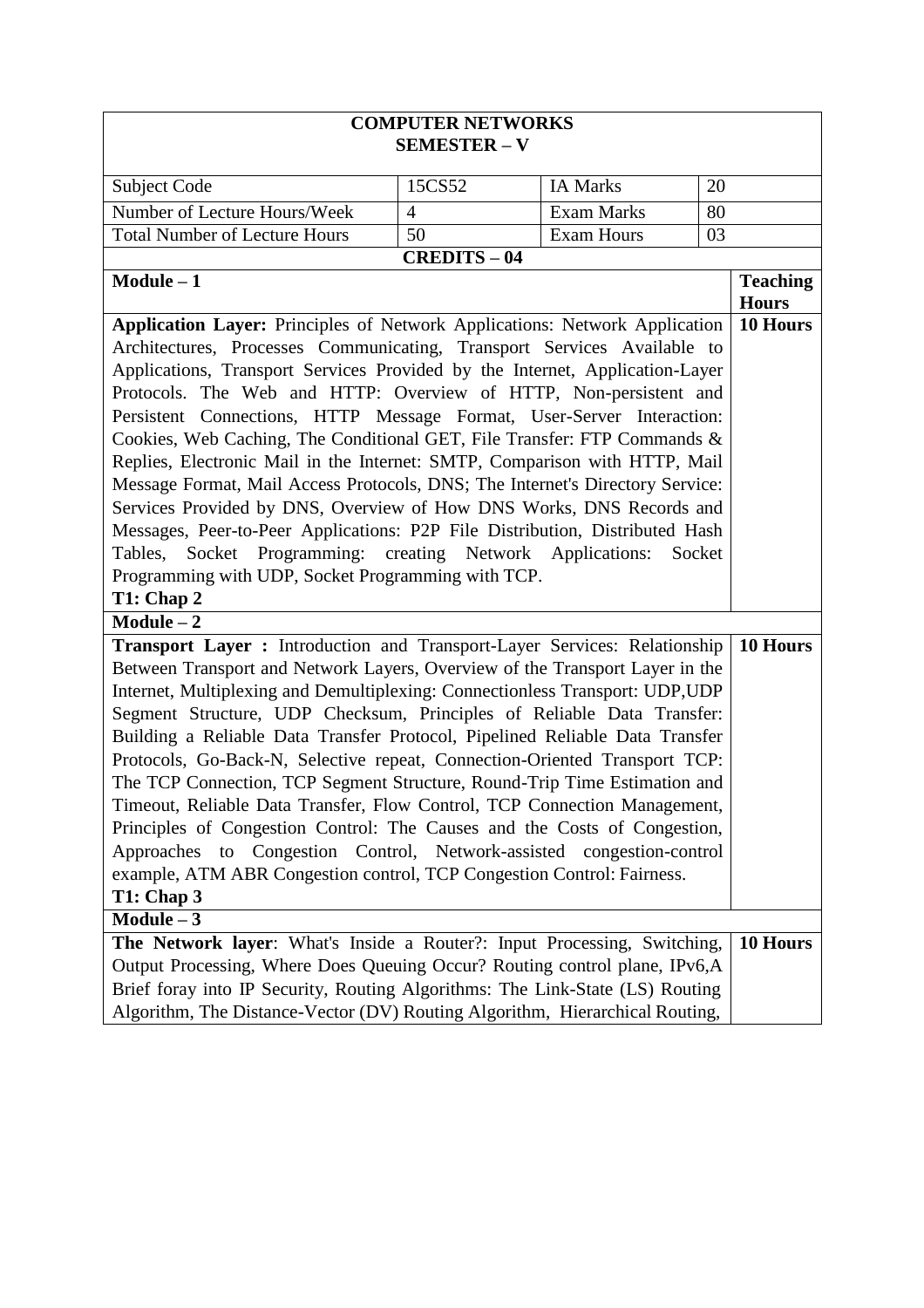| Routing in the Internet, Intra-AS Routing in the Internet: RIP, Intra-AS Routing                                                                                         |          |  |  |
|--------------------------------------------------------------------------------------------------------------------------------------------------------------------------|----------|--|--|
| in the Internet: OSPF, Inter/AS Routing: BGP, Broadcast Routing Algorithms                                                                                               |          |  |  |
| and Multicast.                                                                                                                                                           |          |  |  |
| T1: Chap 4: 4.3-4.7                                                                                                                                                      |          |  |  |
| $Module - 4$                                                                                                                                                             |          |  |  |
| Wireless and Mobile Networks: Cellular Internet Access: An Overview of                                                                                                   | 10 Hours |  |  |
| Cellular Network Architecture, 3G Cellular Data Networks: Extending the                                                                                                  |          |  |  |
| Internet to Cellular subscribers, On to 4G:LTE, Mobility management: Principles,                                                                                         |          |  |  |
| Addressing, Routing to a mobile node, Mobile IP, Managing mobility in cellular                                                                                           |          |  |  |
| Networks, Routing calls to a Mobile user, Handoffs in GSM, Wireless and                                                                                                  |          |  |  |
| Mobility: Impact on Higher-layer protocols.<br>T1: Chap: $6:6.4-6.8$                                                                                                     |          |  |  |
| Module $-5$                                                                                                                                                              |          |  |  |
| Multimedia Networking: Properties of video, properties of Audio, Types of                                                                                                | 10 Hours |  |  |
| multimedia Network Applications, Streaming stored video: UDP Streaming,                                                                                                  |          |  |  |
| HTTP Streaming, Adaptive streaming and DASH, content distribution Networks,                                                                                              |          |  |  |
| case studies: : Netflix, You Tube and Kankan.                                                                                                                            |          |  |  |
| Network Support for Multimedia: Dimensioning Best-Effort Networks,                                                                                                       |          |  |  |
| Providing Multiple Classes of Service, Diffserv, Per-Connection Quality-of-                                                                                              |          |  |  |
| Service (QoS) Guarantees: Resource Reservation and Call Admission                                                                                                        |          |  |  |
| T1: Chap: 7: 7.1, 7.2, 7.5                                                                                                                                               |          |  |  |
| <b>Course outcomes:</b> The students should be able to:                                                                                                                  |          |  |  |
| Identify the fundamentals of application layer protocols.<br>٠                                                                                                           |          |  |  |
| Recognize the transport layer services and infer UDP and TCP protocols.<br>٠                                                                                             |          |  |  |
| Make use of routing algorithm in network layer and classify the routers.                                                                                                 |          |  |  |
| Organize the wireless and mobile Networks covering IEEE 802.11 standard.<br>٠                                                                                            |          |  |  |
| Plan the Best effort services, Quality of service guarantees for different multimedia                                                                                    |          |  |  |
| network applications.                                                                                                                                                    |          |  |  |
| <b>Question paper pattern:</b>                                                                                                                                           |          |  |  |
| The question paper will have TEN questions.                                                                                                                              |          |  |  |
| There will be TWO questions from each module.                                                                                                                            |          |  |  |
| Each question will have questions covering all the topics under a module.<br>The students will have to answer FIVE full questions, selecting ONE full question from each |          |  |  |
| module.                                                                                                                                                                  |          |  |  |
| <b>Text Books:</b>                                                                                                                                                       |          |  |  |
| 1. James F Kurose and Keith W Ross, Computer Networking, A Top-Down Approach,                                                                                            |          |  |  |
| Sixth edition, Pearson, 2017.                                                                                                                                            |          |  |  |
| <b>Reference Books:</b>                                                                                                                                                  |          |  |  |
| 1. Behrouz A Forouzan, Data and Communications and Networking, Fifth Edition,<br>McGraw Hill, Indian Edition                                                             |          |  |  |
| 2. Larry L Peterson and Brusce S Davie, Computer Networks, fifth edition, ELSEVIER                                                                                       |          |  |  |
| Andrew S Tanenbaum, Computer Networks, fifth edition, Pearson<br>3.                                                                                                      |          |  |  |
| Mayank Dave, Computer Networks, Second edition, Cengage Learning<br>4.                                                                                                   |          |  |  |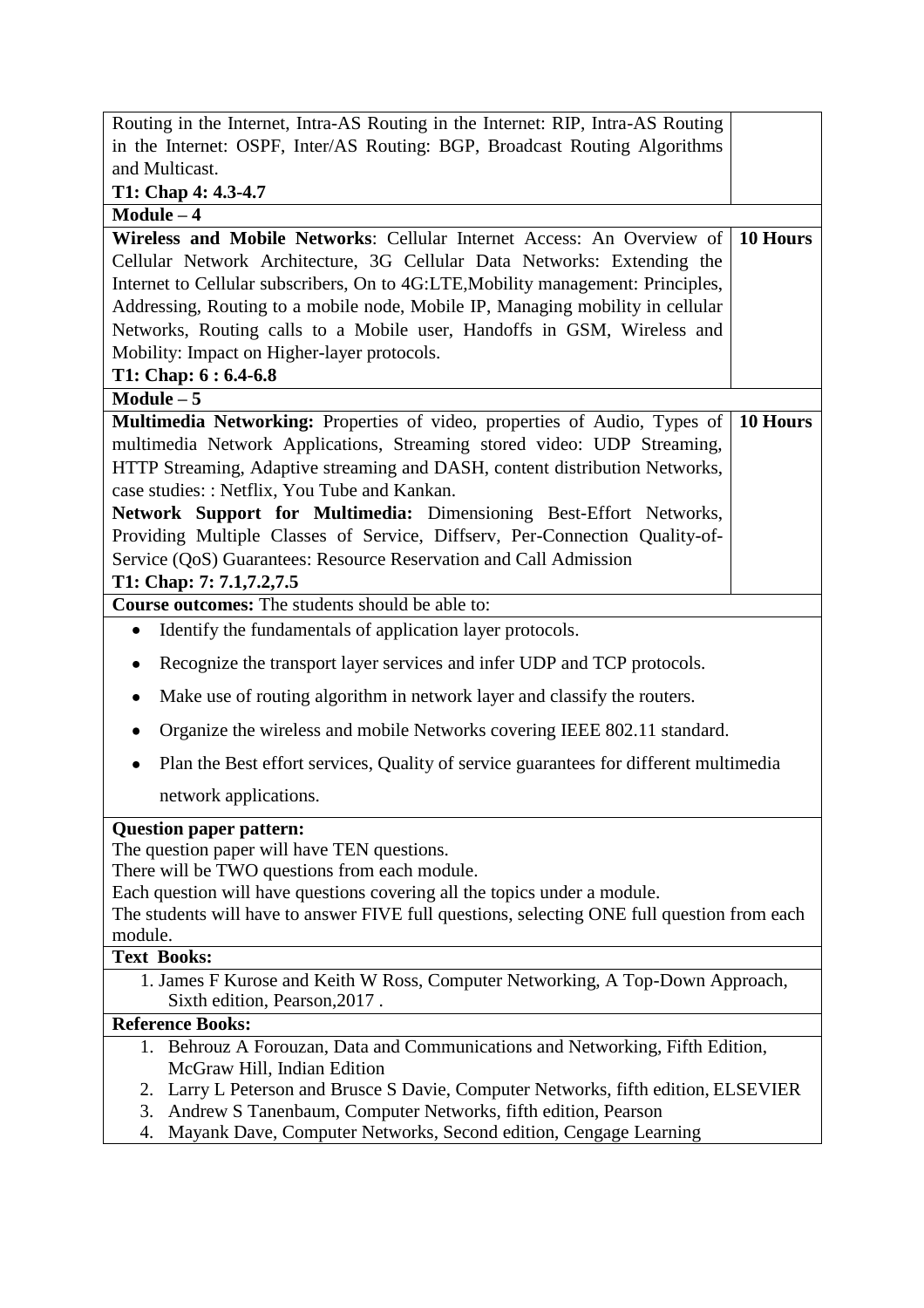| DATABASE MANAGEMENT SYSTEM                                                        |                     |                   |                 |  |
|-----------------------------------------------------------------------------------|---------------------|-------------------|-----------------|--|
|                                                                                   | <b>SEMESTER - V</b> |                   |                 |  |
| Subject Code                                                                      | 15CS53              | <b>IA Marks</b>   | 20              |  |
| Number of Lecture Hours/Week                                                      | $\overline{4}$      | <b>Exam Marks</b> | 80              |  |
| <b>Total Number of Lecture Hours</b>                                              | 50                  | <b>Exam Hours</b> | 03              |  |
|                                                                                   | <b>CREDITS-04</b>   |                   |                 |  |
| $Module - 1$                                                                      |                     |                   | <b>Teaching</b> |  |
|                                                                                   |                     |                   | <b>Hours</b>    |  |
| Introduction to Databases: Introduction, Characteristics of database approach,    |                     |                   | 10 Hours        |  |
| Advantages of using the DBMS approach, History of database applications.          |                     |                   |                 |  |
| Overview of Database Languages and Architectures: Data Models, Schemas,           |                     |                   |                 |  |
| and Instances. Three schema architecture and data independence, database          |                     |                   |                 |  |
| languages, and interfaces, The Database System environment. Conceptual Data       |                     |                   |                 |  |
| Modelling using Entities and Relationships: Entity types, Entity sets,            |                     |                   |                 |  |
| attributes, roles, and structural constraints, Weak entity types, ER diagrams,    |                     |                   |                 |  |
| examples, Specialization and Generalization.                                      |                     |                   |                 |  |
| Textbook 1:Ch 1.1 to 1.8, 2.1 to 2.6, 3.1 to 3.10                                 |                     |                   |                 |  |
| $Module - 2$                                                                      |                     |                   |                 |  |
| Relational Model: Relational Model Concepts, Relational Model Constraints         |                     |                   | 10 Hours        |  |
| and relational database schemas, Update operations, transactions, and dealing     |                     |                   |                 |  |
| with constraint violations. Relational Algebra: Unary and Binary relational       |                     |                   |                 |  |
| operations, additional relational operations (aggregate, grouping, etc.) Examples |                     |                   |                 |  |
| of Queries in relational algebra. Mapping Conceptual Design into a Logical        |                     |                   |                 |  |
| Design: Relational Database Design using ER-to-Relational mapping. SQL:           |                     |                   |                 |  |
| SQL data definition and data types, specifying constraints in SQL, retrieval      |                     |                   |                 |  |
| queries in SQL, INSERT, DELETE, and UPDATE statements in SQL,                     |                     |                   |                 |  |
| Additional features of SQL.                                                       |                     |                   |                 |  |
| Textbook 1: Ch4.1 to 4.5, 5.1 to 5.3, 6.1 to 6.5, 8.1; Textbook 2: 3.5            |                     |                   |                 |  |
| Module $-3$                                                                       |                     |                   |                 |  |
| SQL: Advances Queries: More complex SQL retrieval queries, Specifying             |                     |                   | 10 Hours        |  |
| constraints as assertions and action triggers, Views in SQL, Schema change        |                     |                   |                 |  |
| statements in SQL. Database Application Development: Accessing databases          |                     |                   |                 |  |
| from applications, An introduction to JDBC, JDBC classes and interfaces, SQLJ,    |                     |                   |                 |  |
| Stored procedures, Case study: The internet Bookshop. Internet Applications:      |                     |                   |                 |  |
| The three-Tier application architecture, The presentation layer, The Middle Tier  |                     |                   |                 |  |
| Textbook 1: Ch7.1 to 7.4; Textbook 2: 6.1 to 6.6, 7.5 to 7.7.                     |                     |                   |                 |  |
| $Module - 4$                                                                      |                     |                   |                 |  |
| Normalization: Database Design Theory - Introduction to Normalization using       |                     |                   | 10 Hours        |  |
| Functional and Multivalued Dependencies: Informal design guidelines for           |                     |                   |                 |  |
| relation schema, Functional Dependencies, Normal Forms based on Primary           |                     |                   |                 |  |
| Keys, Second and Third Normal Forms, Boyce-Codd Normal Form, Multivalued          |                     |                   |                 |  |
| Dependency and Fourth Normal Form, Join Dependencies and Fifth Normal             |                     |                   |                 |  |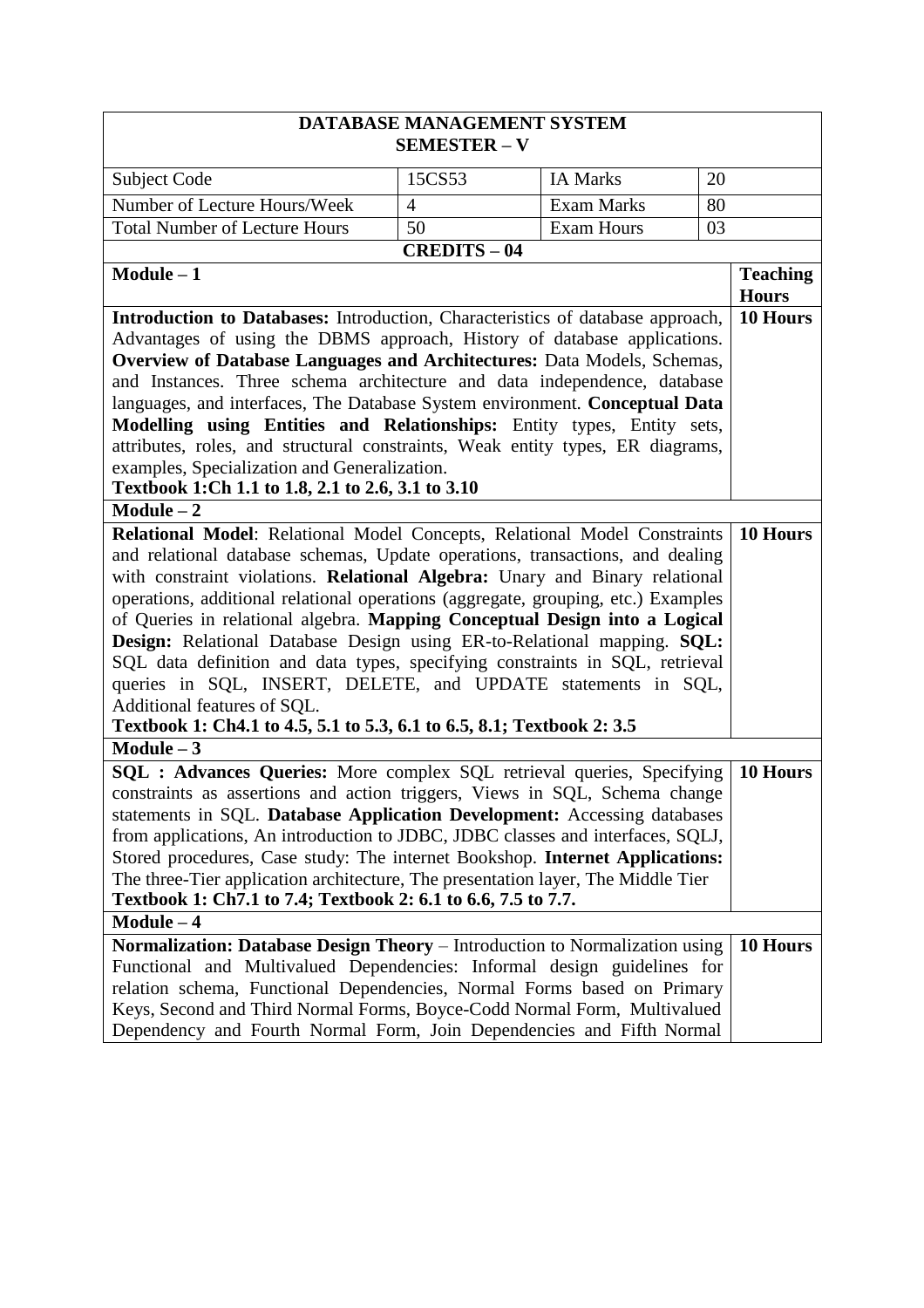| Form. Normalization Algorithms: Inference Rules, Equivalence, and Minimal                                                                      |  |  |
|------------------------------------------------------------------------------------------------------------------------------------------------|--|--|
| Cover, Properties of Relational Decompositions, Algorithms for Relational                                                                      |  |  |
| Database Schema Design, Nulls, Dangling tuples, and alternate Relational                                                                       |  |  |
| Designs, Further discussion of Multivalued dependencies and 4NF, Other                                                                         |  |  |
| dependencies and Normal Forms                                                                                                                  |  |  |
| Textbook 1: Ch14.1 to 14.7, 15.1 to 15.6                                                                                                       |  |  |
| $Module - 5$                                                                                                                                   |  |  |
| 10 Hours<br>Transaction Processing: Introduction to Transaction Processing, Transaction                                                        |  |  |
| and System concepts, Desirable properties of Transactions, Characterizing                                                                      |  |  |
| schedules based on recoverability, Characterizing schedules based<br>on<br>Serializability, Transaction support in SQL. Concurrency Control in |  |  |
| <b>Databases:</b> Two-phase locking techniques for Concurrency control, Concurrency                                                            |  |  |
| control based on Timestamp ordering, Multiversion Concurrency control                                                                          |  |  |
| techniques, Validation Concurrency control techniques, Granularity of Data                                                                     |  |  |
| items and Multiple Granularity Locking. Introduction to Database Recovery                                                                      |  |  |
| Protocols: Recovery Concepts, NO-UNDO/REDO recovery based on Deferred                                                                          |  |  |
| update, Recovery techniques based on immediate update, Shadow paging,                                                                          |  |  |
| Database backup and recovery from catastrophic failures                                                                                        |  |  |
| Textbook 1: 20.1 to 20.6, 21.1 to 21.7, 22.1 to 22.4, 22.7.                                                                                    |  |  |
| <b>Course outcomes:</b> The students should be able to:                                                                                        |  |  |
| Identify the different relational database management systems and it concepts.<br>$\bullet$                                                    |  |  |
| Design entity-relationship diagrams to represent simple database application scenarios.                                                        |  |  |
| Convert entity-relationship diagrams into relational tables.                                                                                   |  |  |
| Design and implement a database schema for a given problem-domain<br>$\bullet$                                                                 |  |  |
| Apply the concepts of Normalization and design database which possess no anomalies                                                             |  |  |
| Make use of Transaction processing concepts to handle concurrency control, recovery                                                            |  |  |
| and security.                                                                                                                                  |  |  |
| <b>Question paper pattern:</b>                                                                                                                 |  |  |
| The question paper will have TEN questions.                                                                                                    |  |  |
| There will be TWO questions from each module.                                                                                                  |  |  |
| Each question will have questions covering all the topics under a module.                                                                      |  |  |
| The students will have to answer FIVE full questions, selecting ONE full question from each                                                    |  |  |
| module.<br><b>Text Books:</b>                                                                                                                  |  |  |
| 1. Fundamentals of Database Systems, Ramez Elmasri and Shamkant B. Navathe, 7th                                                                |  |  |
| Edition, 2017, Pearson.                                                                                                                        |  |  |
| 2. Database management systems, Ramakrishnan, and Gehrke, 3 <sup>rd</sup> Edition, 2014,<br>McGraw Hill                                        |  |  |
| <b>Reference Books:</b>                                                                                                                        |  |  |
| Silberschatz Korth and Sudharshan, Database System Concepts, 6 <sup>th</sup> Edition, Mc-<br>1.<br>GrawHill, 2013.                             |  |  |
| 2. Coronel, Morris, and Rob, Database Principles Fundamentals of Design,                                                                       |  |  |
| Implementation and Management, Cengage Learning 2012.                                                                                          |  |  |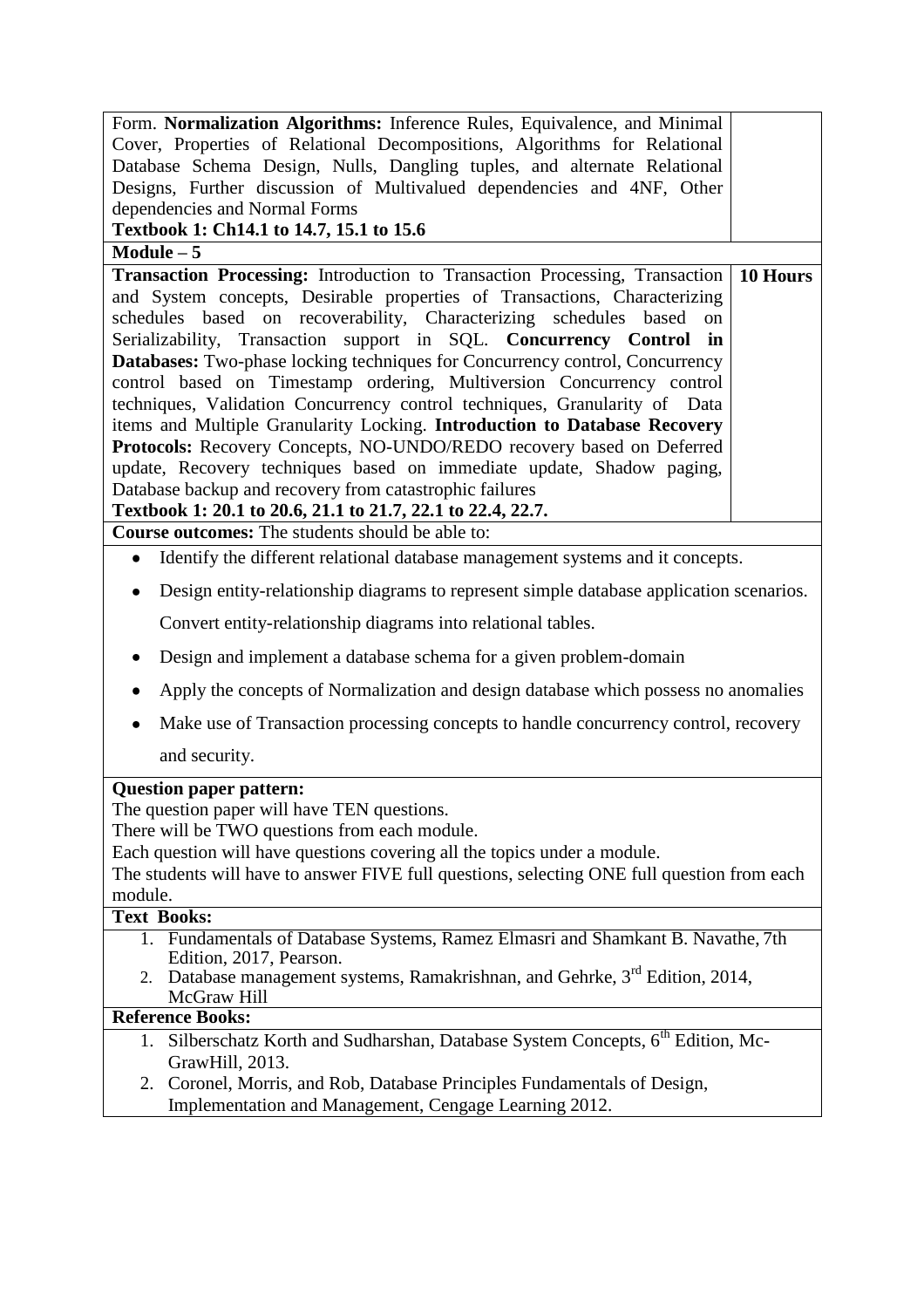| <b>AUTOMATA THEORY AND COMPUTABILITY</b>                                                                                                                     |                       |                   |                                 |
|--------------------------------------------------------------------------------------------------------------------------------------------------------------|-----------------------|-------------------|---------------------------------|
|                                                                                                                                                              | <b>SEMESTER - V</b>   |                   |                                 |
| <b>Subject Code</b>                                                                                                                                          | 15CS54                | <b>IA Marks</b>   | 20                              |
| Number of Lecture Hours/Week                                                                                                                                 | $\overline{4}$        | <b>Exam Marks</b> | 80                              |
| <b>Total Number of Lecture Hours</b>                                                                                                                         | 50                    | <b>Exam Hours</b> | 03                              |
|                                                                                                                                                              | <b>CREDITS-04</b>     |                   |                                 |
| $Module - 1$                                                                                                                                                 |                       |                   | <b>Teaching</b><br><b>Hours</b> |
| Why study the Theory of Computation, Languages and Strings: Strings,                                                                                         |                       |                   | 10 Hours                        |
| Languages. A Language Hierarchy, Computation, Finite State Machines                                                                                          |                       |                   |                                 |
| Deterministic<br>FSM,<br>(FSM):                                                                                                                              | Regular<br>languages, | Designing         | FSM,                            |
| Nondeterministic FSMs, From FSMs to Operational Systems, Simulators for                                                                                      |                       |                   |                                 |
| FSMs, Minimizing FSMs, Canonical form of Regular languages, Finite State                                                                                     |                       |                   |                                 |
| Transducers, Bidirectional Transducers.                                                                                                                      |                       |                   |                                 |
| Textbook 1: Ch 1,2, 3,4, 5.1 to 5.10                                                                                                                         |                       |                   |                                 |
| $Module - 2$                                                                                                                                                 |                       |                   |                                 |
| Regular Expressions (RE): what is a RE?, Kleene's theorem, Applications of                                                                                   |                       |                   | 10 Hours                        |
| REs, Manipulating and Simplifying REs. Regular Grammars: Definition,                                                                                         |                       |                   |                                 |
| Regular Grammars and Regular languages. Regular Languages (RL) and Non-                                                                                      |                       |                   |                                 |
| regular Languages: How many RLs, To show that a language is regular, Closure                                                                                 |                       |                   |                                 |
| properties of RLs, to show some languages are not RLs.                                                                                                       |                       |                   |                                 |
| Textbook 1: Ch 6, 7, 8: 6.1 to 6.4, 7.1, 7.2, 8.1 to 8.4                                                                                                     |                       |                   |                                 |
| $Module - 3$                                                                                                                                                 |                       |                   |                                 |
| 10 Hours<br>Context-Free Grammars(CFG): Introduction to Rewrite Systems and Grammars,                                                                        |                       |                   |                                 |
| CFGs and languages, designing CFGs, simplifying CFGs, proving that a                                                                                         |                       |                   |                                 |
| Grammar is correct, Derivation and Parse trees, Ambiguity, Normal Forms.                                                                                     |                       |                   |                                 |
| Pushdown Automata (PDA): Definition of non-deterministic PDA, Deterministic                                                                                  |                       |                   |                                 |
| and Non-deterministic PDAs, Non-determinism and Halting, alternative                                                                                         |                       |                   |                                 |
| equivalent definitions of a PDA, alternatives that are not equivalent to PDA.                                                                                |                       |                   |                                 |
| Textbook 1: Ch 11, 12: 11.1 to 11.8, 12.1, 12.2, 12,4, 12.5, 12.6                                                                                            |                       |                   |                                 |
| $Module - 4$                                                                                                                                                 |                       |                   |                                 |
| Context-Free and Non-Context-Free Languages: Where do the Context-Free                                                                                       |                       |                   | 10 Hours                        |
|                                                                                                                                                              |                       |                   |                                 |
| Languages(CFL) fit, Showing a language is context-free, Pumping theorem for<br>CFL, Important closure properties of CFLs, Deterministic CFLs. Algorithms and |                       |                   |                                 |
| Decision Procedures for CFLs: Decidable questions, Un-decidable questions.                                                                                   |                       |                   |                                 |
| Turing Machine: Turing machine model, Representation, Language acceptability                                                                                 |                       |                   |                                 |
| by TM, design of TM, Techniques for TM construction.                                                                                                         |                       |                   |                                 |
| Textbook 1: Ch 13: 13.1 to 13.5, Ch 14: 14.1, 14.2, Textbook 2: Ch 9.1 to 9.6                                                                                |                       |                   |                                 |
| Module $-\overline{5}$                                                                                                                                       |                       |                   |                                 |
| Variants of Turing Machines (TM), The model of Linear Bounded automata:                                                                                      |                       |                   | 10 Hours                        |
| Decidability: Definition of an algorithm, decidability, decidable languages,                                                                                 |                       |                   |                                 |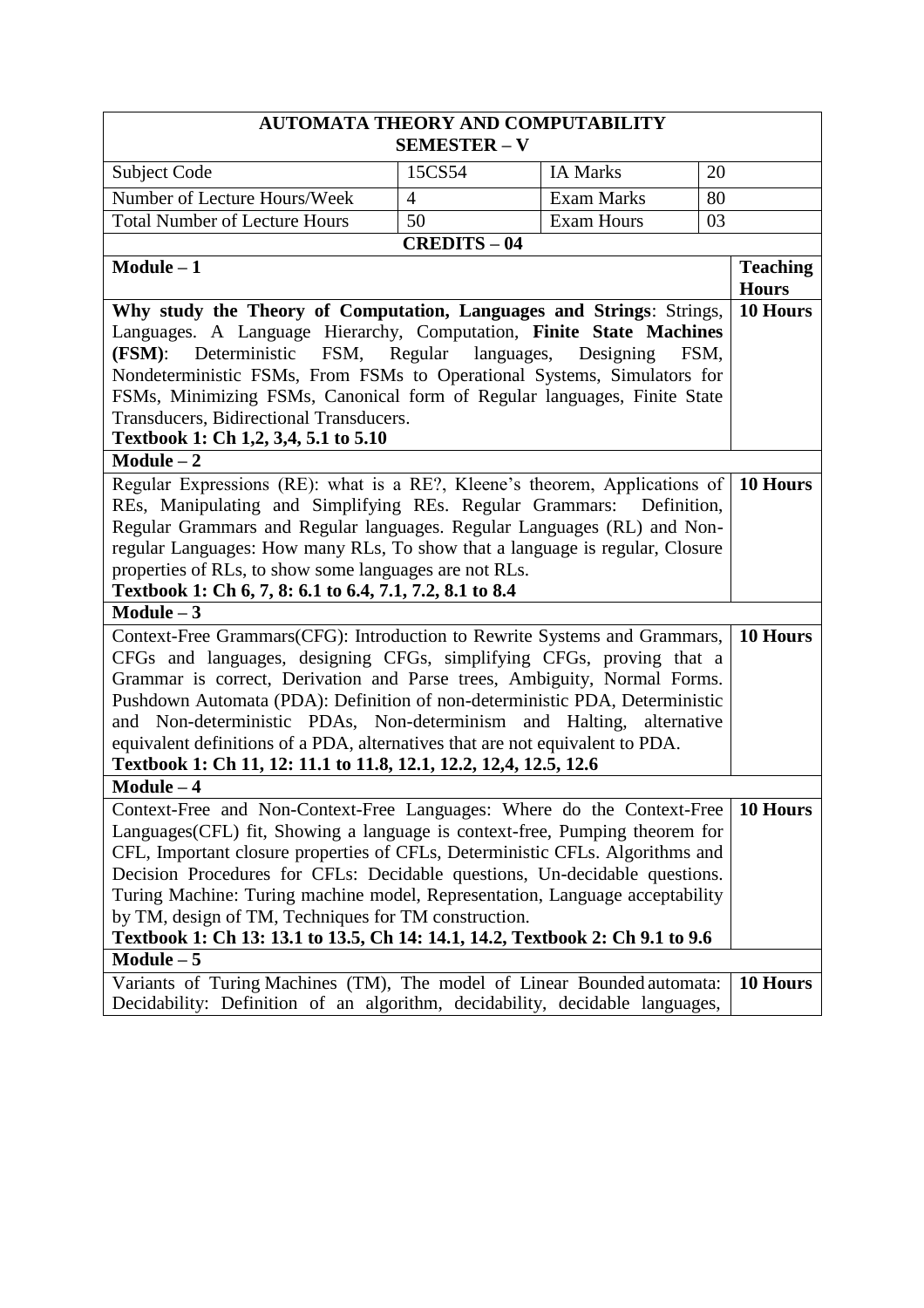|                    | Undecidable languages, halting problem of TM, Post correspondence problem.<br>Complexity: Growth rate of functions, the classes of P and NP, Quantum                                                                      |
|--------------------|---------------------------------------------------------------------------------------------------------------------------------------------------------------------------------------------------------------------------|
|                    | Computation: quantum computers, Church-Turing thesis.                                                                                                                                                                     |
|                    | Textbook 2: Ch 9.7 to 9.8, 10.1 to 10.7, 12.1, 12.2, 12.8, 12.8.1, 12.8.2<br>Course outcomes: The students should be able to:                                                                                             |
|                    | Understand the basic concepts and Apply them in solving formal languages, automata                                                                                                                                        |
|                    | and grammar types, as well as the use of formal languages and reduction in normal                                                                                                                                         |
|                    | forms                                                                                                                                                                                                                     |
|                    | Construct Finite-State Machines-Deterministic Finite-State Automata, Nondeterministic                                                                                                                                     |
|                    | Finite-State Automata.                                                                                                                                                                                                    |
|                    | Apply rigorously formal mathematical methods to prove properties of languages,                                                                                                                                            |
|                    | grammars and automata.                                                                                                                                                                                                    |
|                    | Construct push down automata and Turing machines performing tasks of moderate                                                                                                                                             |
|                    | complexity.                                                                                                                                                                                                               |
|                    | Understand the concepts and Solve Undecidability and Post's Correspondence problem                                                                                                                                        |
| module.            | There will be TWO questions from each module.<br>Each question will have questions covering all the topics under a module.<br>The students will have to answer FIVE full questions, selecting ONE full question from each |
| <b>Text Books:</b> |                                                                                                                                                                                                                           |
|                    | 1. Elaine Rich, Automata, Computability and Complexity, 1 <sup>st</sup> Edition, Pearson<br>Education, 2012/2013                                                                                                          |
| 2.                 | K L P Mishra, N Chandrasekaran, 3 <sup>rd</sup> Edition, Theory of Computer Science, PhI, 2012.                                                                                                                           |
|                    | <b>Reference Books:</b><br>1. John E Hopcroft, Rajeev Motwani, Jeffery D Ullman, Introduction to AutomataTheory,                                                                                                          |
|                    | Languages, and Computation, 3rd Edition, Pearson Education, 2013                                                                                                                                                          |
| 2.                 | Michael Sipser: Introduction to the Theory of Computation, 3rd edition, Cengage<br>learning, 2013                                                                                                                         |
| 3.                 | John C Martin, Introduction to Languages and The Theory of Computation, 3 <sup>rd</sup> Edition,<br>Tata McGraw - Hill Publishing Company Limited, 2013                                                                   |
| 4.                 | Peter Linz, "An Introduction to Formal Languages and Automata", 3rd Edition, Narosa<br>Publishers, 1998                                                                                                                   |
| 5.                 | Basavaraj S. Anami, Karibasappa K G, Formal Languages and Automata theory, Wiley                                                                                                                                          |
| 6.                 | India, 2012<br>C K Nagpal, Formal Languages and Automata Theory, Oxford University press, 2012.                                                                                                                           |
|                    |                                                                                                                                                                                                                           |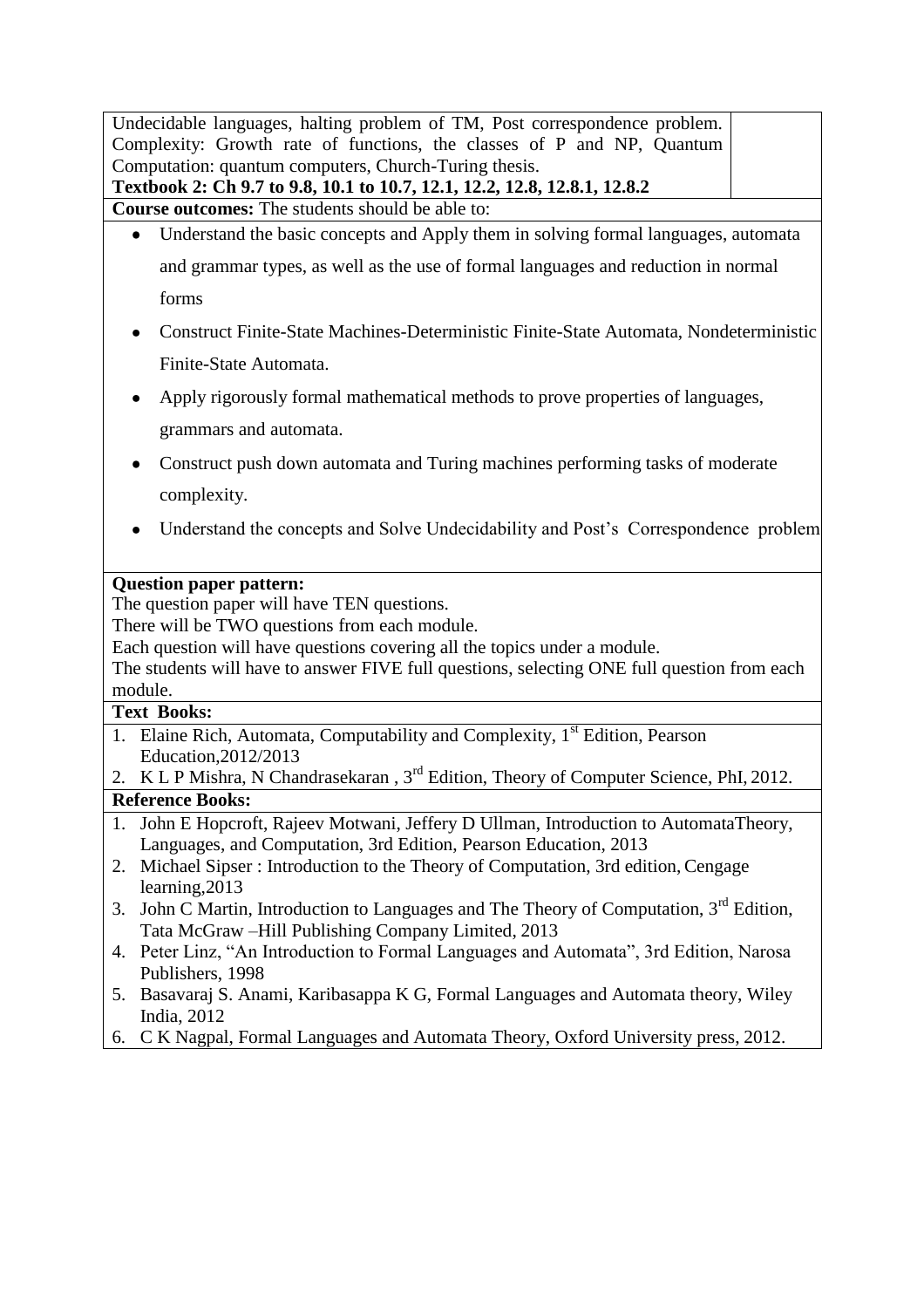| <b>ADVANCED JAVA AND J2EE</b><br><b>SEMESTER - V</b>                                                                                                                                                                                                                                                                                                                                                                                                                                                                                                                                                                                                                                                                                                                                                                                                                                                                                                                                                                                      |                   |                   |                                 |
|-------------------------------------------------------------------------------------------------------------------------------------------------------------------------------------------------------------------------------------------------------------------------------------------------------------------------------------------------------------------------------------------------------------------------------------------------------------------------------------------------------------------------------------------------------------------------------------------------------------------------------------------------------------------------------------------------------------------------------------------------------------------------------------------------------------------------------------------------------------------------------------------------------------------------------------------------------------------------------------------------------------------------------------------|-------------------|-------------------|---------------------------------|
| Subject Code                                                                                                                                                                                                                                                                                                                                                                                                                                                                                                                                                                                                                                                                                                                                                                                                                                                                                                                                                                                                                              | 15CS553           | <b>IA Marks</b>   | 20                              |
| Number of Lecture Hours/Week                                                                                                                                                                                                                                                                                                                                                                                                                                                                                                                                                                                                                                                                                                                                                                                                                                                                                                                                                                                                              | 3                 | <b>Exam Marks</b> | 80                              |
| <b>Total Number of Lecture Hours</b>                                                                                                                                                                                                                                                                                                                                                                                                                                                                                                                                                                                                                                                                                                                                                                                                                                                                                                                                                                                                      | 40                | <b>Exam Hours</b> | 03                              |
|                                                                                                                                                                                                                                                                                                                                                                                                                                                                                                                                                                                                                                                                                                                                                                                                                                                                                                                                                                                                                                           | <b>CREDITS-03</b> |                   |                                 |
| $Module - 1$                                                                                                                                                                                                                                                                                                                                                                                                                                                                                                                                                                                                                                                                                                                                                                                                                                                                                                                                                                                                                              |                   |                   | <b>Teaching</b><br><b>Hours</b> |
| <b>Enumerations, Autoboxing and Annotations (metadata):</b> Enumerations,<br>Enumeration fundamentals, the values() and valueOf() Methods, java<br>enumerations are class types, enumerations Inherits Enum, example, type<br>wrappers, Autoboxing, Autoboxing and Methods, Autoboxing/Unboxing occurs<br>Expressions, Autoboxing/Unboxing, Boolean and character values,<br>in<br>Autoboxing/Unboxing helps prevent errors, A word of Warning. Annotations,<br>Annotation basics, specifying retention policy, Obtaining Annotations at run<br>time by use of reflection, Annotated element Interface, Using Default values,<br>Marker Annotations, Single Member annotations, Built-In annotations.<br>$Module - 2$<br>The collections and Framework: Collections Overview, Recent Changes to<br>Collections, The Collection Interfaces, The Collection Classes, Accessing a<br>collection Via an Iterator, Storing User Defined Classes in Collections, The<br>Random Access Interface, Working With Maps, Comparators, The Collection |                   |                   | 8 Hours<br>8 Hours              |
| Algorithms, Why Generic Collections?, The legacy Classes and Interfaces,<br>Parting Thoughts on Collections.                                                                                                                                                                                                                                                                                                                                                                                                                                                                                                                                                                                                                                                                                                                                                                                                                                                                                                                              |                   |                   |                                 |
| Module $-3$<br>String Handling : The String Constructors, String Length, Special String<br>Operations, String Literals, String Concatenation, String Concatenation with<br>Other Data Types, String Conversion and toString () Character Extraction,<br>charAt(), getChars(), getBytes() toCharArray(), String Comparison, equals()<br>and equalsIgnoreCase(), regionMatches() startsWith() and endsWith(), equals(<br>) Versus == , compareTo() Searching Strings, Modifying a String, substring(),<br>concat(), replace(), trim(), Data Conversion Using valueOf(), Changing the<br>Case of Characters Within a String, Additional String Methods, StringBuffer,<br>StringBuffer Constructors, length() and capacity(), ensureCapacity(),<br>setLength(), charAt() and setCharAt(), getChars(), append(), insert(), reverse(<br>), delete() and deleteCharAt(), replace(), substring(), Additional StringBuffer<br>Methods, StringBuilder<br>Text Book 1: Ch 15                                                                         |                   |                   | 8 Hours                         |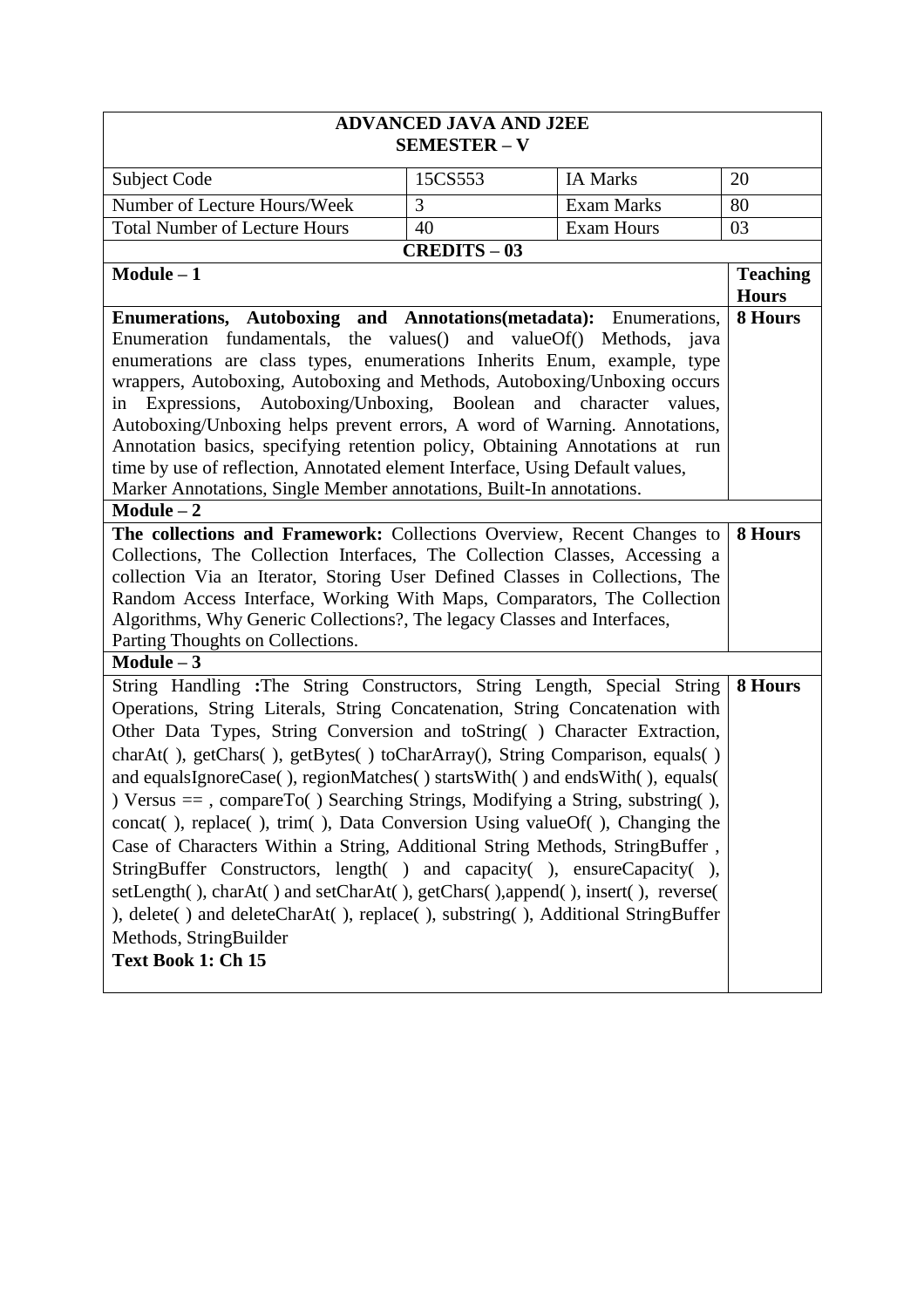| $Module - 4$                                                                                                                                                             |         |
|--------------------------------------------------------------------------------------------------------------------------------------------------------------------------|---------|
| Background; The Life Cycle of a Servlet; Using Tomcat for Servlet                                                                                                        | 8 Hours |
| Development; A simple Servlet; The Servlet API; The Javax.servlet Package;                                                                                               |         |
| Reading Servlet Parameter; The Javax.servlet.http package; Handling HTTP                                                                                                 |         |
| Requests and Responses; Using Cookies; Session Tracking. Java Server Pages                                                                                               |         |
| (JSP): JSP, JSP Tags, Tomcat, Request String, User Sessions, Cookies, Session                                                                                            |         |
| Objects                                                                                                                                                                  |         |
| Text Book 1: Ch 31 Text Book 2: Ch 11<br>$Module - 5$                                                                                                                    |         |
| The Concept of JDBC; JDBC Driver Types; JDBC Packages; A Brief Overview                                                                                                  | 8 Hours |
| of the JDBC process; Database Connection; Associating the JDBC/ODBC                                                                                                      |         |
| Bridge with the Database; Statement Objects; ResultSet; Transaction Processing;                                                                                          |         |
| Metadata, Data types; Exceptions.                                                                                                                                        |         |
| Text Book 2: Ch 06                                                                                                                                                       |         |
| Course outcomes: The students should be able to:                                                                                                                         |         |
| Interpret the need for advanced Java concepts like enumerations, auto boxing-unboxing<br>$\bullet$                                                                       |         |
| and annotations, in developing concise and efficient programs                                                                                                            |         |
| Make use of Java Collection framework to manipulates the group of objects, to build<br>$\bullet$                                                                         |         |
| concise and efficient programs                                                                                                                                           |         |
| Make use of String, StringBuffer and StringBuilder Classes to handle mutable and                                                                                         |         |
| modifiable strings                                                                                                                                                       |         |
| Make use of servlets and Java Server Pages (JSP) to generate static and dynamic web                                                                                      |         |
| pages, to store client information using cookies and sessions.                                                                                                           |         |
| Demonstrate the use of JDBC to access database through Java applications and servlets.                                                                                   |         |
| <b>Question paper pattern:</b>                                                                                                                                           |         |
| The question paper will have TEN questions.                                                                                                                              |         |
| There will be TWO questions from each module.                                                                                                                            |         |
| Each question will have questions covering all the topics under a module.<br>The students will have to answer FIVE full questions, selecting ONE full question from each |         |
| module.                                                                                                                                                                  |         |
| <b>Text Books:</b>                                                                                                                                                       |         |
| Herbert Schildt: JAVA the Complete Reference, $7th/9$ th Edition, Tata McGraw Hill,<br>1.                                                                                |         |
| 2007.                                                                                                                                                                    |         |
| Jim Keogh: J2EE-TheCompleteReference, McGraw Hill, 2007.<br>2.                                                                                                           |         |
| <b>Reference Books:</b>                                                                                                                                                  |         |
| Y. Daniel Liang: Introduction to JAVA Programming, 7 <sup>th</sup> Edition, Pearson Education,<br>1.<br>2007.                                                            |         |
| Stephanie Bodoff et al: The J2EE Tutorial, 2 <sup>nd</sup> Edition, Pearson Education, 2004.<br>2.                                                                       |         |
| Uttam K Roy, Advanced JAVA programming, Oxford University press, 2015.<br>3.                                                                                             |         |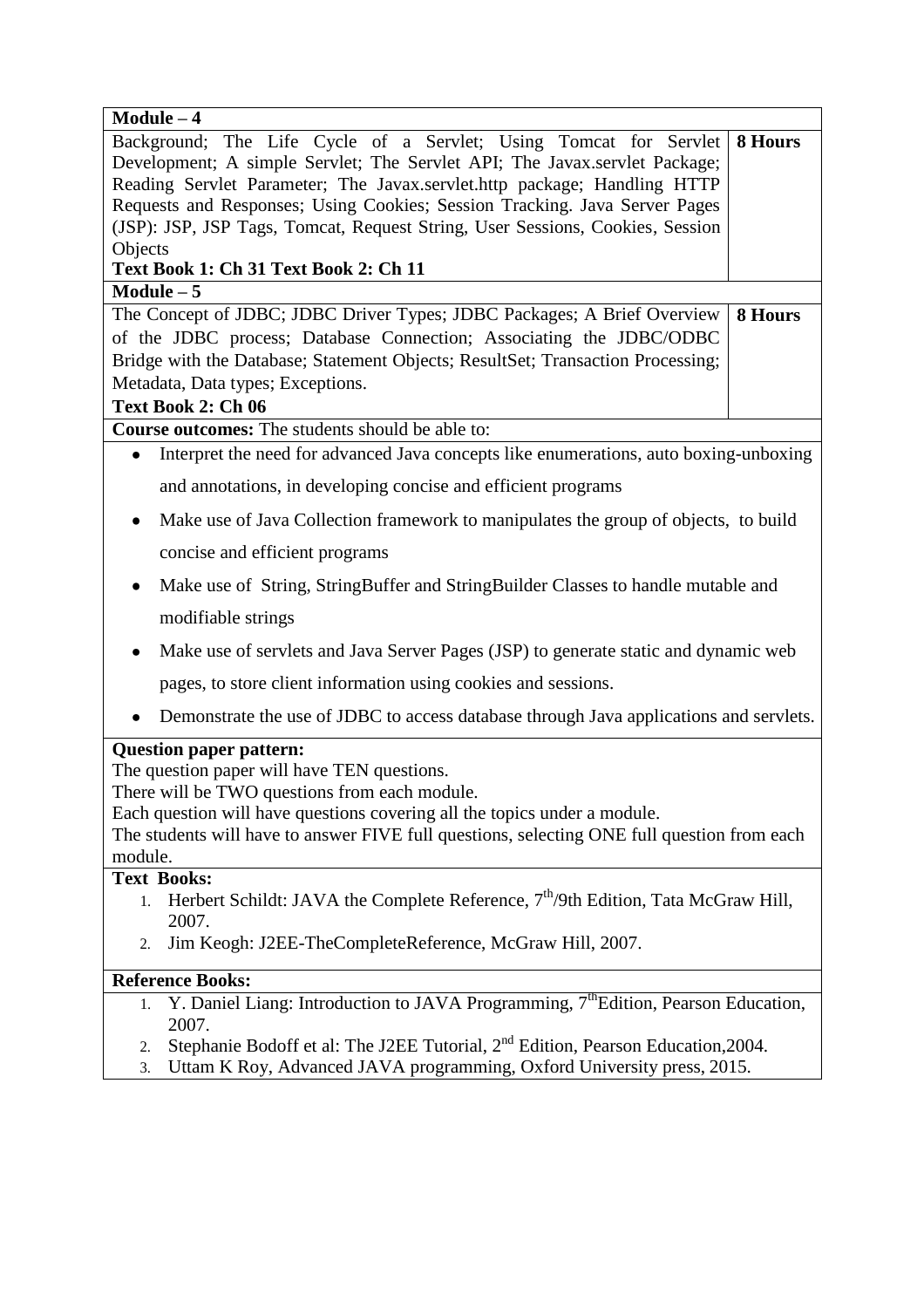| <b>CLOUD COMPUTING</b><br><b>SEMESTER - V</b>                                                                                                                                                                                                                                                                                                                                                                                                                                                                                                                                                                                                                                                                                                                                                                                                                                                                                                                                                                                                                                                                                                                                                                                                                                                                                                                                                                                                                                                                                                                                                                                                                                                                                                                                                                                                               |                                  |                                 |                                 |
|-------------------------------------------------------------------------------------------------------------------------------------------------------------------------------------------------------------------------------------------------------------------------------------------------------------------------------------------------------------------------------------------------------------------------------------------------------------------------------------------------------------------------------------------------------------------------------------------------------------------------------------------------------------------------------------------------------------------------------------------------------------------------------------------------------------------------------------------------------------------------------------------------------------------------------------------------------------------------------------------------------------------------------------------------------------------------------------------------------------------------------------------------------------------------------------------------------------------------------------------------------------------------------------------------------------------------------------------------------------------------------------------------------------------------------------------------------------------------------------------------------------------------------------------------------------------------------------------------------------------------------------------------------------------------------------------------------------------------------------------------------------------------------------------------------------------------------------------------------------|----------------------------------|---------------------------------|---------------------------------|
| Subject Code                                                                                                                                                                                                                                                                                                                                                                                                                                                                                                                                                                                                                                                                                                                                                                                                                                                                                                                                                                                                                                                                                                                                                                                                                                                                                                                                                                                                                                                                                                                                                                                                                                                                                                                                                                                                                                                | 15CS565                          | <b>IA Marks</b>                 | 20                              |
| Number of Lecture Hours/Week                                                                                                                                                                                                                                                                                                                                                                                                                                                                                                                                                                                                                                                                                                                                                                                                                                                                                                                                                                                                                                                                                                                                                                                                                                                                                                                                                                                                                                                                                                                                                                                                                                                                                                                                                                                                                                | 3<br>80<br><b>Exam Marks</b>     |                                 |                                 |
| <b>Total Number of Lecture Hours</b>                                                                                                                                                                                                                                                                                                                                                                                                                                                                                                                                                                                                                                                                                                                                                                                                                                                                                                                                                                                                                                                                                                                                                                                                                                                                                                                                                                                                                                                                                                                                                                                                                                                                                                                                                                                                                        | 40                               | <b>Exam Hours</b>               | 03                              |
|                                                                                                                                                                                                                                                                                                                                                                                                                                                                                                                                                                                                                                                                                                                                                                                                                                                                                                                                                                                                                                                                                                                                                                                                                                                                                                                                                                                                                                                                                                                                                                                                                                                                                                                                                                                                                                                             | <b>CREDITS</b> – $\overline{03}$ |                                 |                                 |
| $Module - 1$                                                                                                                                                                                                                                                                                                                                                                                                                                                                                                                                                                                                                                                                                                                                                                                                                                                                                                                                                                                                                                                                                                                                                                                                                                                                                                                                                                                                                                                                                                                                                                                                                                                                                                                                                                                                                                                |                                  |                                 | <b>Teaching</b><br><b>Hours</b> |
| 8 Hours<br>Introduction , Cloud Computing at a Glance, The Vision of Cloud Computing,<br>Defining a Cloud, A Closer Look, Cloud Computing Reference Model,<br>Characteristics and Benefits, Challenges Ahead, Historical Developments,<br>Distributed Systems, Virtualization, Web 2.0, Service-Oriented Computing,<br>Utility-Oriented Computing, Building Cloud Computing Environments,<br>Application Development, Infrastructure and System Development, Computing<br>Platforms and Technologies, Amazon Web Services (AWS),<br>Google<br>AppEngine, Microsoft Azure, Hadoop, Force.com and Salesforce.com,<br>Manjrasoft Aneka<br>Virtualization, Introduction, Characteristics of Virtualized, Environments<br>Taxonomy of Virtualization Techniques, Execution Virtualization, Other Types<br>of Virtualization, Virtualization and Cloud Computing, Pros and Cons of<br>Virtualization, Technology<br>$Module - 2$<br>Cloud Computing Architecture, Introduction, Cloud Reference Model,<br>8 Hours<br>Architecture, Infrastructure / Hardware as a Service, Platform as a Service,<br>Software as a Service, Types of Clouds, Public Clouds, Private Clouds, Hybrid<br>Clouds, Community Clouds, Economics of the Cloud, Open Challenges, Cloud<br>Definition, Cloud Interoperability and Standards Scalability and Fault Tolerance<br>Security, Trust, and Privacy Organizational Aspects<br>Aneka: Cloud Application Platform, Framework Overview, Anatomy of the<br>Aneka Container, From the Ground Up: Platform Abstraction Layer, Fabric<br>Services, foundation Services, Application Services, Building Aneka Clouds,<br>Infrastructure Organization, Logical Organization, Private Cloud Deployment<br>Mode, Public Cloud Deployment Mode, Hybrid Cloud Deployment Mode, Cloud<br>Programming and Management, Aneka SDK, Management Tools |                                  |                                 |                                 |
| Concurrent Computing: Thread Programming, Introducing Parallelism for Single<br>Machine Computation, Programming Applications with Threads, What is a<br>Thread?, Thread APIs, Techniques for Parallel Computation with Threads,<br>Multithreading with Aneka, Introducing the Thread Programming Model, Aneka<br>Thread vs. Common Threads, Programming Applications with Aneka Threads,<br>Application<br>Aneka<br>Threads<br>Multiplication, Functional Decomposition: Sine, Cosine, and Tangent.<br>High-Throughput Computing: Task Programming, Task Computing,<br>Characterizing a Task, Computing Categories, Frameworks for Task Computing,<br>Application Models, Embarrassingly Parallel<br>Task-based<br>Parameter Sweep Applications, MPI Applications, Workflow Applications with<br>Task Dependencies, Aneka Task-Based Programming, Task Programming<br>Model, Developing Applications with the Task Model, Developing Parameter<br>Sweep Application, Managing Workflows.                                                                                                                                                                                                                                                                                                                                                                                                                                                                                                                                                                                                                                                                                                                                                                                                                                                                   | Model,<br>Domain                 | Decomposition:<br>Applications, | 8 Hours<br>Matrix               |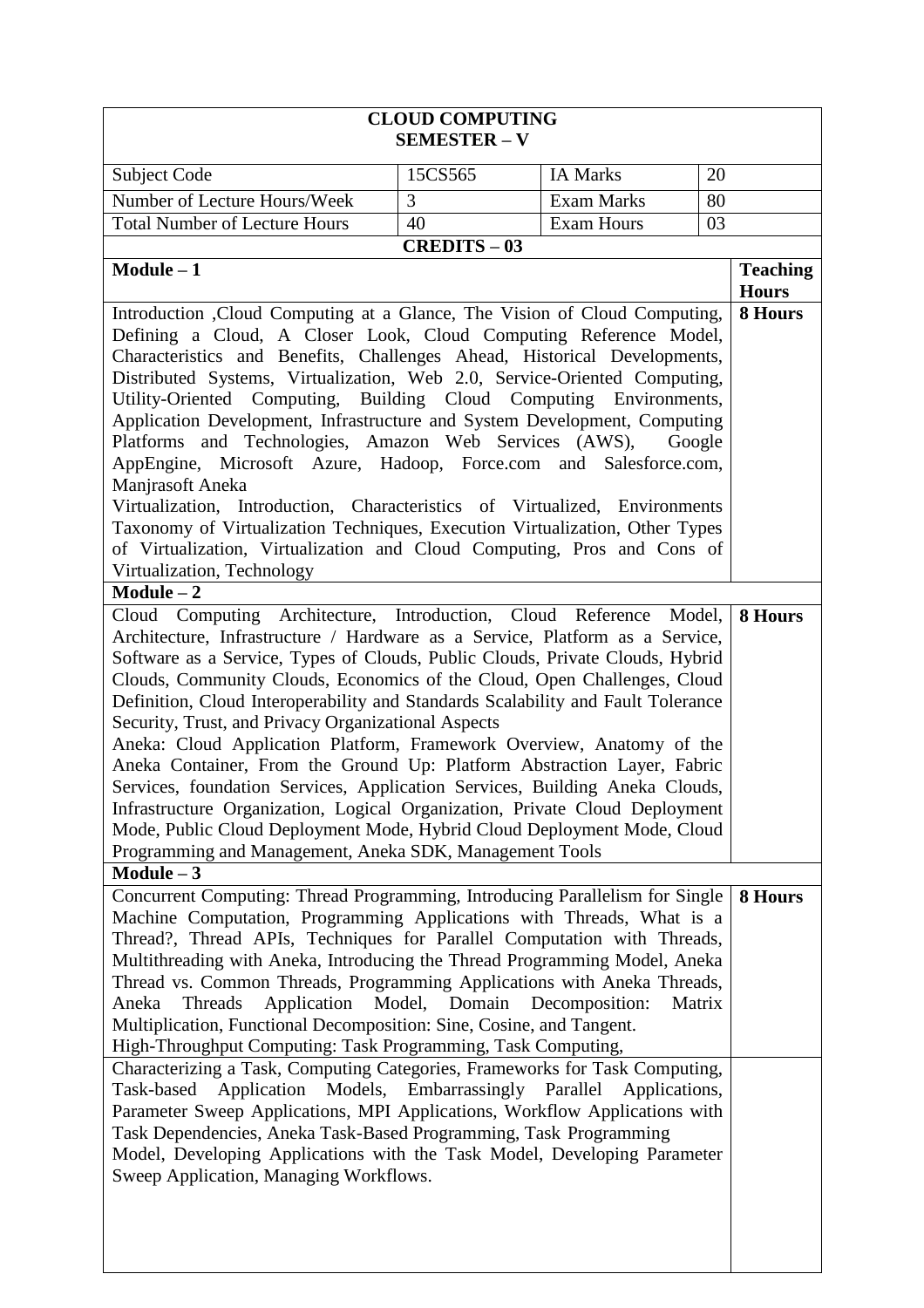| $\overline{\text{Module}} - 4$                                                                                                                                                                                                                                                                                                                                                                                                                                                                                                                                |           |  |
|---------------------------------------------------------------------------------------------------------------------------------------------------------------------------------------------------------------------------------------------------------------------------------------------------------------------------------------------------------------------------------------------------------------------------------------------------------------------------------------------------------------------------------------------------------------|-----------|--|
| Data Intensive Computing: Map-Reduce Programming, What is Data-Intensive<br>Computing?, Characterizing Data-Intensive Computations, Challenges Ahead,<br>Historical Perspective, Technologies for Data-Intensive Computing, Storage<br>Systems, Programming Platforms, Aneka MapReduce Programming, Introducing<br>the MapReduce Programming Model, Example Application                                                                                                                                                                                       | 8 Hours   |  |
| Module $-5$                                                                                                                                                                                                                                                                                                                                                                                                                                                                                                                                                   |           |  |
| Cloud Platforms in Industry, Amazon Web Services, Compute Services, Storage<br>Services, Communication Services, Additional Services, Google AppEngine,<br>Architecture and Core Concepts, Application Life-Cycle, Cost Model,<br>Observations, Microsoft Azure, Azure Core Concepts, SQL Azure, Windows<br>Azure Platform Appliance.<br>Cloud Applications Scientific Applications, Healthcare: ECG Analysis in the<br>Cloud, , Social Networking, Media Applications, Multiplayer Online Gaming.<br><b>Course outcomes:</b> The students should be able to: | 8 Hours   |  |
| Explain the technology and principles involved in building a cloud environment.<br>$\bullet$                                                                                                                                                                                                                                                                                                                                                                                                                                                                  |           |  |
| Contrast various programming models used in cloud computing<br>٠                                                                                                                                                                                                                                                                                                                                                                                                                                                                                              |           |  |
| Cloud Computing Architecture,                                                                                                                                                                                                                                                                                                                                                                                                                                                                                                                                 |           |  |
| Illustrate concurrent computing appropriate to cloud model for a given application<br>٠                                                                                                                                                                                                                                                                                                                                                                                                                                                                       |           |  |
| Outline Data Intensive Computing related to map reduce concepts                                                                                                                                                                                                                                                                                                                                                                                                                                                                                               |           |  |
| Explain the Cloud Platforms in Industry, Choose appropriate cloud model for a given                                                                                                                                                                                                                                                                                                                                                                                                                                                                           |           |  |
| application                                                                                                                                                                                                                                                                                                                                                                                                                                                                                                                                                   |           |  |
| <b>Question paper pattern:</b><br>The question paper will have ten questions.<br>There will be 2 questions from each module.<br>Each question will have questions covering all the topics under a module.<br>The students will have to answer 5 full questions, selecting one full question from each<br>module.<br><b>Text Books:</b>                                                                                                                                                                                                                        |           |  |
| Rajkumar<br>Christian Vecchiola,<br>Buyya,<br>and<br>Thamarai<br>Selvi<br>Cloud. Computing McGraw Hill Education                                                                                                                                                                                                                                                                                                                                                                                                                                              | Mastering |  |
| <b>Reference Books:</b>                                                                                                                                                                                                                                                                                                                                                                                                                                                                                                                                       |           |  |
| <b>NIL</b>                                                                                                                                                                                                                                                                                                                                                                                                                                                                                                                                                    |           |  |
|                                                                                                                                                                                                                                                                                                                                                                                                                                                                                                                                                               |           |  |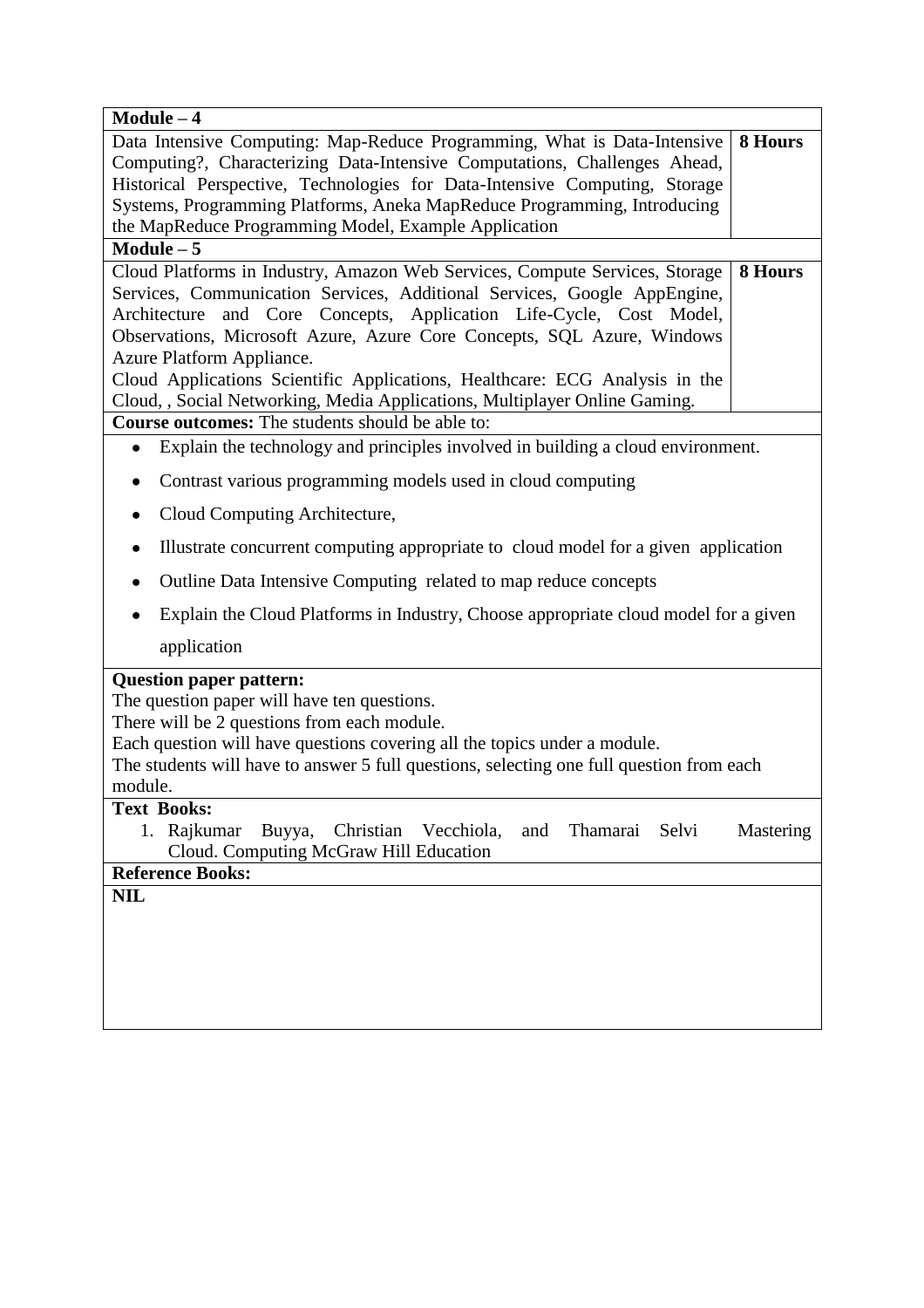| <b>COMPUTER NETWORK LABORATORY</b><br><b>SEMESTER - V</b>                                                                                                 |                |                   |                 |  |
|-----------------------------------------------------------------------------------------------------------------------------------------------------------|----------------|-------------------|-----------------|--|
| Subject Code                                                                                                                                              | 15CSL57        | <b>IA Marks</b>   | 20              |  |
| Number of Lecture Hours/Week                                                                                                                              | $01I + 02P$    | <b>Exam Marks</b> | 80              |  |
| <b>Total Number of Lecture Hours</b>                                                                                                                      | 40             | Exam Hours        | $\overline{03}$ |  |
|                                                                                                                                                           | $CREDITS - 02$ |                   |                 |  |
| <b>Course objectives:</b> This course will enable students to                                                                                             |                |                   |                 |  |
| Demonstrate operation of network and its management commands                                                                                              |                |                   |                 |  |
| Simulate and demonstrate the performance of GSM and CDMA<br>$\bullet$                                                                                     |                |                   |                 |  |
| Implement data link layer and transport layer protocols.                                                                                                  |                |                   |                 |  |
| Description (If any):                                                                                                                                     |                |                   |                 |  |
| For the experiments below modify the topology and parameters set for the experiment and                                                                   |                |                   |                 |  |
| take multiple rounds of reading and analyze the results available in log files. Plot necessary<br>graphs and conclude. Use NS2/NS3.                       |                |                   |                 |  |
| <b>Lab Experiments:</b>                                                                                                                                   |                |                   |                 |  |
| <b>PARTA</b>                                                                                                                                              |                |                   |                 |  |
| Implement three nodes point $-$ to $-$ point network with duplex links between them.<br>1.                                                                |                |                   |                 |  |
| Set the queue size, vary the bandwidth and find the number of packets dropped.                                                                            |                |                   |                 |  |
| Implement transmission of ping messages/trace route over a network topology<br>2.                                                                         |                |                   |                 |  |
| consisting of 6 nodes and find the number of packets dropped due to congestion.                                                                           |                |                   |                 |  |
| Implement an Ethernet LAN using n nodes and set multiple traffic nodes and plot<br>3.                                                                     |                |                   |                 |  |
| congestion window for different source / destination.                                                                                                     |                |                   |                 |  |
| 4. Implement simple ESS and with transmitting nodes in wire-less LAN by simulation                                                                        |                |                   |                 |  |
| and determine the performance with respect to transmission of packets.                                                                                    |                |                   |                 |  |
| Implement and study the performance of GSM on NS2/NS3 (Using MAC layer) or<br>5.<br>equivalent environment.                                               |                |                   |                 |  |
| 6. Implement and study the performance of CDMA on NS2/NS3 (Using stack called                                                                             |                |                   |                 |  |
| Call net) or equivalent environment.                                                                                                                      |                |                   |                 |  |
|                                                                                                                                                           |                |                   |                 |  |
| <b>PART B</b>                                                                                                                                             |                |                   |                 |  |
| <b>Implement the following in Java:</b>                                                                                                                   |                |                   |                 |  |
| Write a program for error detecting code using CRC-CCITT (16-bits).<br>7.                                                                                 |                |                   |                 |  |
| 8. Write a program to find the shortest path between vertices using bellman-ford                                                                          |                |                   |                 |  |
|                                                                                                                                                           | algorithm.     |                   |                 |  |
| 9. Using TCP/IP sockets, write a client – server program to make the client send the file                                                                 |                |                   |                 |  |
| name and to make the server send back the contents of the requested file if present.                                                                      |                |                   |                 |  |
| 10. Write a program on datagram socket for client/server to display the messages on                                                                       |                |                   |                 |  |
| client side, typed at the server side.                                                                                                                    |                |                   |                 |  |
| 11. Write a program for simple RSA algorithm to encrypt and decrypt the data.<br>12. Write a program for congestion control using leaky bucket algorithm. |                |                   |                 |  |
|                                                                                                                                                           |                |                   |                 |  |
| <b>Study Experiment / Project:</b>                                                                                                                        |                |                   |                 |  |
| <b>NIL</b>                                                                                                                                                |                |                   |                 |  |
| <b>Course outcomes:</b> The students should be able to:                                                                                                   |                |                   |                 |  |
| Utilize socket program using TCP & UDP<br>$\bullet$                                                                                                       |                |                   |                 |  |
|                                                                                                                                                           |                |                   |                 |  |
| <b>Develop</b> security algorithm to provide network security<br>$\bullet$                                                                                |                |                   |                 |  |

 $\overline{\phantom{a}}$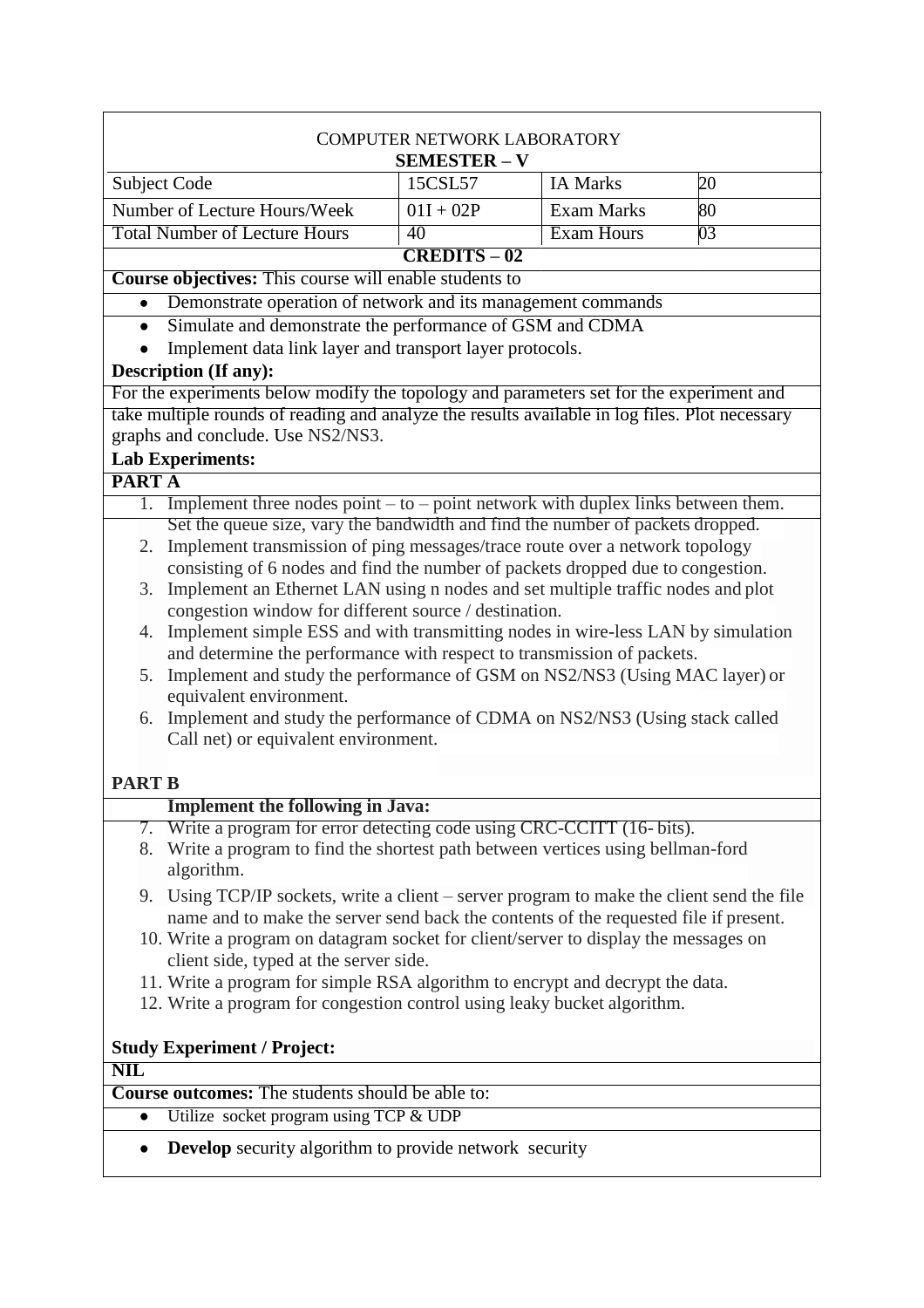- Make use of CRC to develop the code for Data link layer protocol  $\bullet$
- Develop the performances of Routing protocol  $\bullet$
- Build Wired and Wireless network using network simulator  $\bullet$

### **Conduction of Practical Examination:**

- 1. All laboratory experiments are to be included for practical examination.
- 2. Students are allowed to pick one experiment from part A and part B with lot.
- 3. Strictly follow the instructions as printed on the cover page of answer script
- 4. Marks distribution: Procedure + Conduction + Viva: 80

Part A:  $10+25+5$  =40

Part B:  $10+25+5$  =40

5. Change of experiment is allowed only once and marks allotted to the procedure part to be made zero.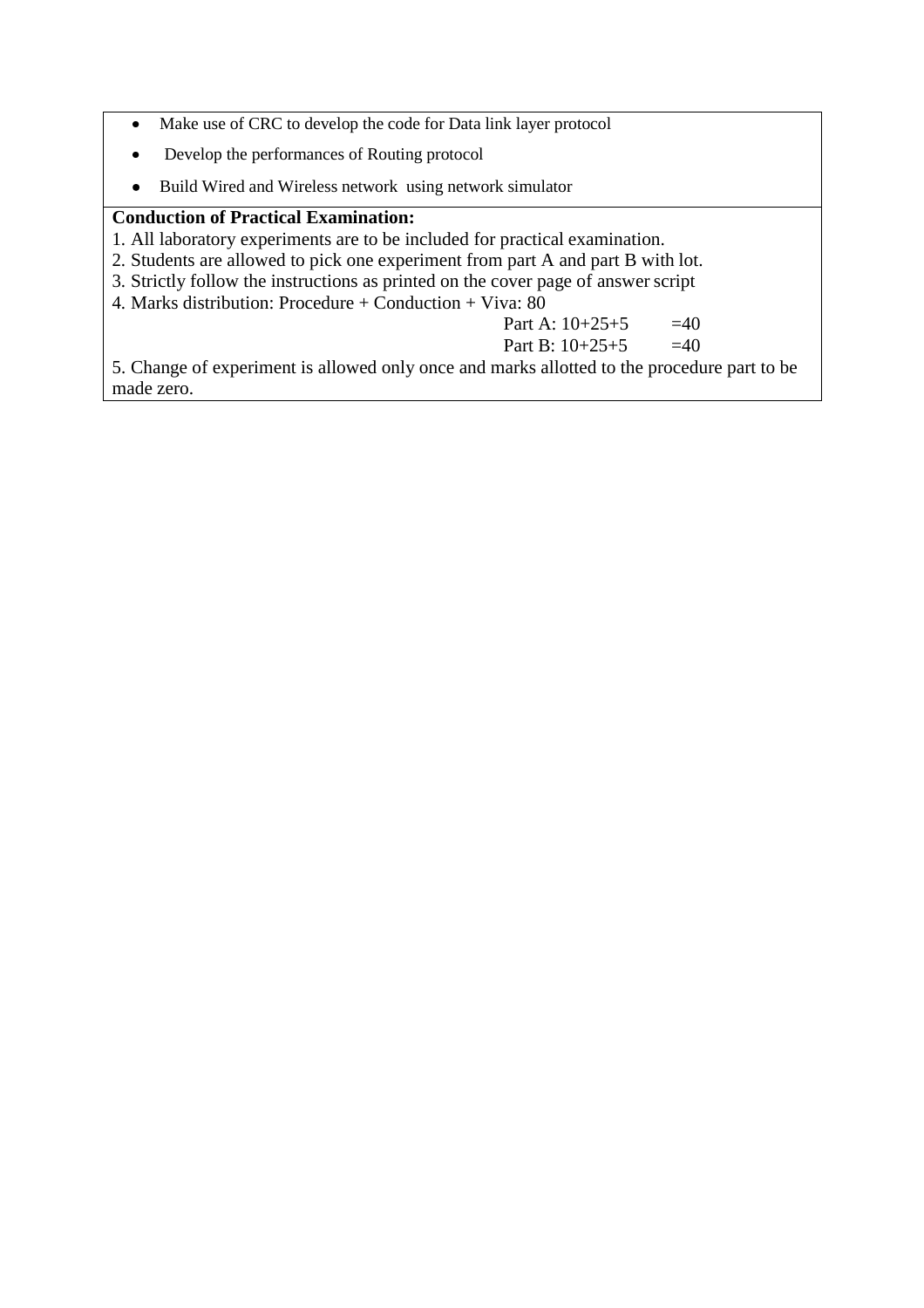## **DBMS LABORATORY WITH MINI PROJECT SEMESTER – V**

| <b>Subject Code</b>                                                                                                            | 15CSL58                                                          | <b>IA Marks</b>   | 20 |  |  |
|--------------------------------------------------------------------------------------------------------------------------------|------------------------------------------------------------------|-------------------|----|--|--|
|                                                                                                                                |                                                                  |                   |    |  |  |
| Number of Lecture Hours/Week                                                                                                   | $01I + 02P$                                                      | <b>Exam Marks</b> | 80 |  |  |
| <b>Total Number of Lecture Hours</b>                                                                                           | 40                                                               | <b>Exam Hours</b> | 03 |  |  |
| $CREDITS - 02$                                                                                                                 |                                                                  |                   |    |  |  |
| <b>Description (If any):</b>                                                                                                   |                                                                  |                   |    |  |  |
| PART-A: SQL Programming (Max. Exam Mks. 50)                                                                                    |                                                                  |                   |    |  |  |
| Design, develop, and implement the specified queries for the following problems                                                |                                                                  |                   |    |  |  |
| using Oracle, MySQL, MS SQL Server, or any other DBMS under<br>LINUX/Windows environment.                                      |                                                                  |                   |    |  |  |
| • Create Schema and insert at least 5 records for each table. Add appropriate                                                  |                                                                  |                   |    |  |  |
| database constraints.                                                                                                          |                                                                  |                   |    |  |  |
| PART-B: Mini Project (Max. Exam Mks. 30)                                                                                       |                                                                  |                   |    |  |  |
| Use Java, C#, PHP, Python, or any other similar front-end tool. All                                                            |                                                                  |                   |    |  |  |
| applications must be demonstrated on desktop/laptop as a stand-alone or web                                                    |                                                                  |                   |    |  |  |
| based application (Mobile apps on Android/IOS are not permitted.)                                                              |                                                                  |                   |    |  |  |
| <b>Lab Experiments:</b>                                                                                                        |                                                                  |                   |    |  |  |
| <b>Part A: SQL Programming</b>                                                                                                 |                                                                  |                   |    |  |  |
| Consider the following schema for a Library Database:<br>$\mathbf{1}$                                                          |                                                                  |                   |    |  |  |
|                                                                                                                                | BOOK(Book_id, Title, Publisher_Name, Pub_Year)                   |                   |    |  |  |
| BOOK_AUTHORS(Book_id, Author_Name)                                                                                             |                                                                  |                   |    |  |  |
| PUBLISHER(Name, Address, Phone)                                                                                                |                                                                  |                   |    |  |  |
| BOOK_COPIES(Book_id, Branch_id, No-of_Copies)                                                                                  |                                                                  |                   |    |  |  |
| BOOK_LENDING(Book_id, Branch_id, Card_No, Date_Out, Due_Date)                                                                  |                                                                  |                   |    |  |  |
| LIBRARY_BRANCH(Branch_id, Branch_Name, Address)                                                                                |                                                                  |                   |    |  |  |
| Write SQL queries to                                                                                                           |                                                                  |                   |    |  |  |
| 1. Retrieve details of all books in the library – id, title, name of publisher,                                                |                                                                  |                   |    |  |  |
| authors, number of copies in each branch, etc.<br>2. Get the particulars of borrowers who have borrowed more than 3 books, but |                                                                  |                   |    |  |  |
| from Jan 2017 to Jun 2017.                                                                                                     |                                                                  |                   |    |  |  |
| 3. Delete a book in BOOK table. Update the contents of other tables to reflect                                                 |                                                                  |                   |    |  |  |
| this data manipulation operation.                                                                                              |                                                                  |                   |    |  |  |
| 4. Partition the BOOK table based on year of publication. Demonstrate its                                                      |                                                                  |                   |    |  |  |
| working with a simple query.                                                                                                   |                                                                  |                   |    |  |  |
| 5. Create a view of all books and its number of copies that are currently                                                      |                                                                  |                   |    |  |  |
| available in the Library.                                                                                                      |                                                                  |                   |    |  |  |
| Consider the following schema for Order Database:<br>$\overline{2}$                                                            |                                                                  |                   |    |  |  |
| SALESMAN(Salesman_id, Name, City, Commission)                                                                                  |                                                                  |                   |    |  |  |
| CUSTOMER(Customer_id, Cust_Name, City, Grade, Salesman_id)                                                                     |                                                                  |                   |    |  |  |
|                                                                                                                                | ORDERS(Ord_No, Purchase_Amt, Ord_Date, Customer_id, Salesman_id) |                   |    |  |  |
| Write SQL queries to                                                                                                           |                                                                  |                   |    |  |  |
| 1. Count the customers with grades above Bangalore's average.                                                                  |                                                                  |                   |    |  |  |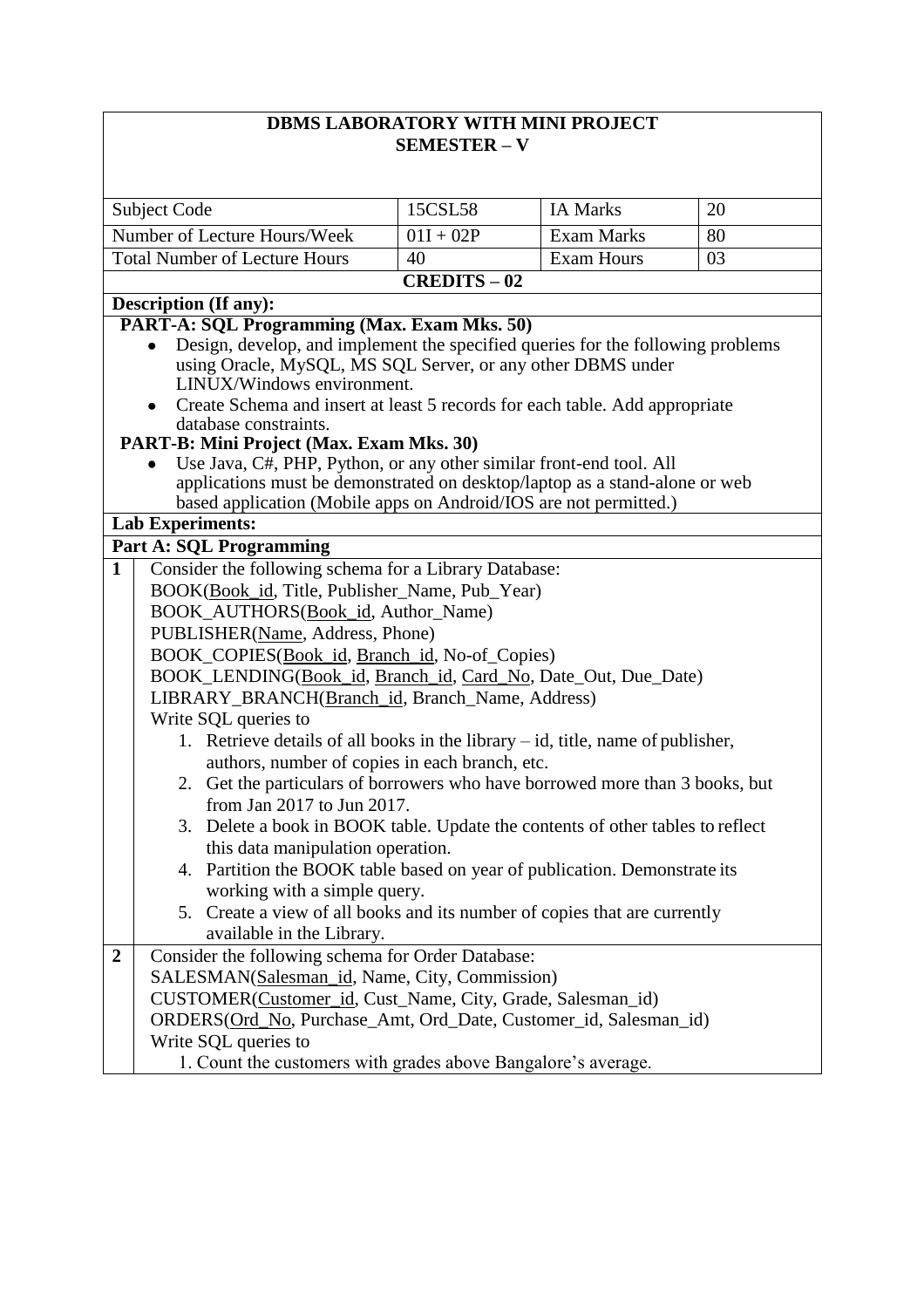|                         | 2. Find the name and numbers of all salesman who had more than one customer.                                                               |  |  |  |
|-------------------------|--------------------------------------------------------------------------------------------------------------------------------------------|--|--|--|
|                         | 3. List all the salesman and indicate those who have and don't have customers in                                                           |  |  |  |
|                         | their cities (Use UNION operation.)                                                                                                        |  |  |  |
|                         | 4. Create a view that finds the salesman who has the customer with the highest                                                             |  |  |  |
|                         | order of a day.                                                                                                                            |  |  |  |
|                         | 5. Demonstrate the DELETE operation by removing salesman with id 1000. All                                                                 |  |  |  |
|                         | his orders must also be deleted.                                                                                                           |  |  |  |
| 3                       | Consider the schema for Movie Database:                                                                                                    |  |  |  |
|                         | ACTOR(Act_id, Act_Name, Act_Gender)                                                                                                        |  |  |  |
|                         | DIRECTOR(Dir_id, Dir_Name, Dir_Phone)                                                                                                      |  |  |  |
|                         | MOVIES(Mov_id, Mov_Title, Mov_Year, Mov_Lang, Dir_id)                                                                                      |  |  |  |
|                         | MOVIE_CAST(Act_id, Mov_id, Role)                                                                                                           |  |  |  |
|                         | RATING(Mov_id, Rev_Stars)                                                                                                                  |  |  |  |
|                         | Write SQL queries to                                                                                                                       |  |  |  |
|                         | 1. List the titles of all movies directed by 'Hitchcock'.<br>2. Find the movie names where one or more actors acted in two or more movies. |  |  |  |
|                         |                                                                                                                                            |  |  |  |
|                         | 3. List all actors who acted in a movie before 2000 and also in a movie after<br>2015 (use JOIN operation).                                |  |  |  |
|                         | 4. Find the title of movies and number of stars for each movie that has at least                                                           |  |  |  |
|                         | one rating and find the highest number of stars that movie received. Sort the                                                              |  |  |  |
|                         | result by movie title.                                                                                                                     |  |  |  |
|                         | 5. Update rating of all movies directed by 'Steven Spielberg' to 5.                                                                        |  |  |  |
| $\overline{\mathbf{4}}$ | Consider the schema for College Database:                                                                                                  |  |  |  |
|                         | STUDENT(USN, SName, Address, Phone, Gender)                                                                                                |  |  |  |
|                         |                                                                                                                                            |  |  |  |
|                         | SEMSEC(SSID, Sem, Sec)                                                                                                                     |  |  |  |
|                         | CLASS(USN, SSID)<br>SUBJECT(Subcode, Title, Sem, Credits)                                                                                  |  |  |  |
|                         | IAMARKS(USN, Subcode, SSID, Test1, Test2, Test3, FinalIA)                                                                                  |  |  |  |
|                         | Write SQL queries to                                                                                                                       |  |  |  |
|                         | 1. List all the student details studying in fourth semester 'C' section.                                                                   |  |  |  |
|                         | 2. Compute the total number of male and female students in each semester and in                                                            |  |  |  |
|                         | each section.                                                                                                                              |  |  |  |
|                         | 3. Create a view of Test1 marks of student USN '1BI15CS101' in all subjects.                                                               |  |  |  |
|                         | Calculate the FinalIA (average of best two test marks) and update the<br>4.                                                                |  |  |  |
|                         | corresponding table for all students.                                                                                                      |  |  |  |
|                         | 5. Categorize students based on the following criterion:                                                                                   |  |  |  |
|                         | If FinalIA = 17 to 20 then $CAT = 'Outstanding'$                                                                                           |  |  |  |
|                         | If FinalIA = 12 to 16 then $CAT = 'Average'$                                                                                               |  |  |  |
|                         | If FinalIA < 12 then $CAT = 'Weak'$                                                                                                        |  |  |  |
|                         | Give these details only for $8th$ semester A, B, and C section students.                                                                   |  |  |  |
| 5                       | Consider the schema for Company Database:                                                                                                  |  |  |  |
|                         | EMPLOYEE(SSN, Name, Address, Sex, Salary, SuperSSN, DNo)                                                                                   |  |  |  |
|                         | DEPARTMENT(DNo, DName, MgrSSN, MgrStartDate)                                                                                               |  |  |  |
|                         | DLOCATION(DNo,DLoc)                                                                                                                        |  |  |  |
|                         | PROJECT(PNo, PName, PLocation, DNo)                                                                                                        |  |  |  |
|                         | WORKS_ON(SSN, PNo, Hours)                                                                                                                  |  |  |  |
|                         | Write SQL queries to                                                                                                                       |  |  |  |
|                         | 1. Make a list of all project numbers for projects that involve an employee                                                                |  |  |  |
|                         | whose last name is 'Scott', either as a worker or as a manager of the                                                                      |  |  |  |
|                         | department that controls the project.                                                                                                      |  |  |  |